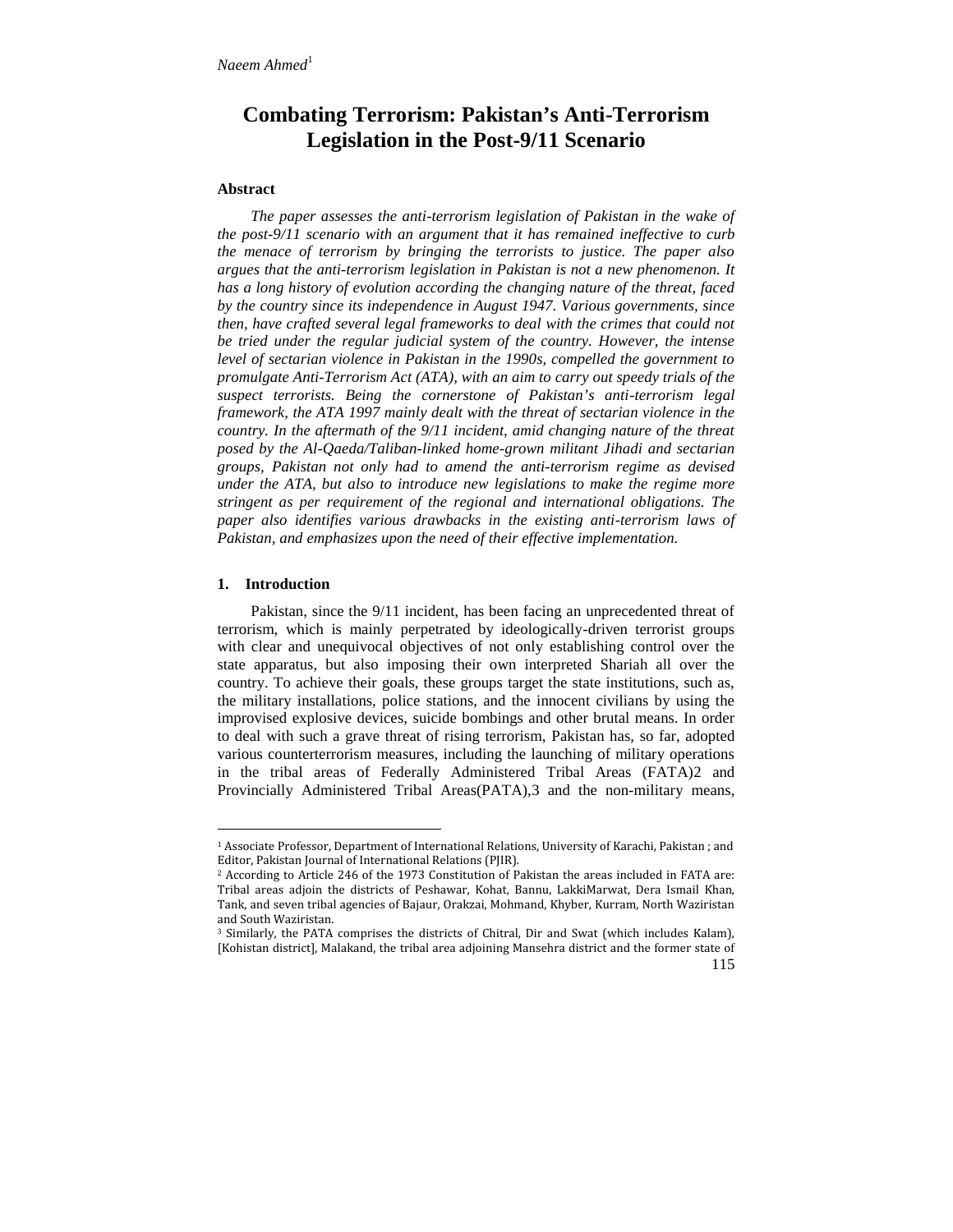which include the introduction of anti-terrorism laws, which this paper mainly focuses on.

It must be noted that the anti-terrorism legislation in Pakistan is not a new phenomenon. Before the 9/11 incident, the anti-terrorism legislation in Pakistan was mainly aimed at either targeting the political opponents by the incumbent political party to counter "threats to the state", or deal with the home-grown sectarian terrorism, which was at its peak in the 1990s. However, after the 9/11 incident, amid the growing terrorism, unleashed by Al-Qaeda, Taliban and the home-grown terrorist groups, various governments in Pakistan, since then, not only have amended the already existing legal frameworks dealing mainly with sectarian terrorism, but also introduced new legislations to make the anti- Terrorism regime more stringent.

In this regard, the paper is an attempt to analyze Pakistan's anti-terrorism legislation and its drawbacks with an argument that the existing anti-terrorism laws in Pakistan have proved ineffective to curb the menace of terrorism in the country. The paper is divided into three parts. The first part deals with the antiterrorism legislation in Pakistan before the 9/11 incident. The second part analyzes the anti-terrorism legislation in the post-9/11 scenario. And finally, the third part identifies various drawbacks in Pakistan's anti-terrorism legislation.

## **2. Evolution of Pakistan's anti-terrorism legislation**

Presently, Pakistan has been facing multi-dimensional threat of terrorism, which is far more different from the one which the country had been facing either before or during the 1990s. Before the 1990s, the main focus of the incumbent governments, as they envisaged, was to suppress anti-state political opponents by using the legal cover. During the 1990s, amid severe sectarian violence, the Pakistan Muslim League-Nawaz Group (PML-N) government promulgated the Anti-Terrorism Act (ATA) in August 1997 with the purpose of undertaking speedy trials of the suspect terrorists. However, today, the battle-hardened non-state actors, having links with international terrorist groups, have been waging an ideological war with the Pakistani State, thus, threatening the very existence of the country. In other words, these militant groups "have withdrawn or relinquished their loyalty to the State of Pakistan under Article 5 of the Constitution."<sup>4</sup> In order to deal with this intractable challenge, Pakistan has both amended the previously existed anti-terrorism legal framework, such as, the 1997 ATA, as well as introduced several laws as per requirement of regional and international pressure in the post-9/11 scenario. The evolution of Pakistan's anti-terrorism legislation can be divided into two phases: pre- and post-9/11.

#### **2.1 Anti-Terrorism Legislation before 9/11**

Since the creation of Pakistan in August 1947, various governments have taken several legal initiatives to combat the perceived threat of "terrorism" as well as introduced "special legal measures to deal with certain criminal offences outside

<sup>&</sup>lt;sup>4</sup>Ahmer Bilal Soofi, "Legal Solutions to Combat Terrorism in Pakistan". Available at: http://rsilpak.org/legal-solutions-to-combat-terrorism-in-pakistan/ (accessed: 22 October 2014).



Amb; Zhob district, Loralai district (excluding Duki Tehsil), Dalbandis Tehsil of Chagai district,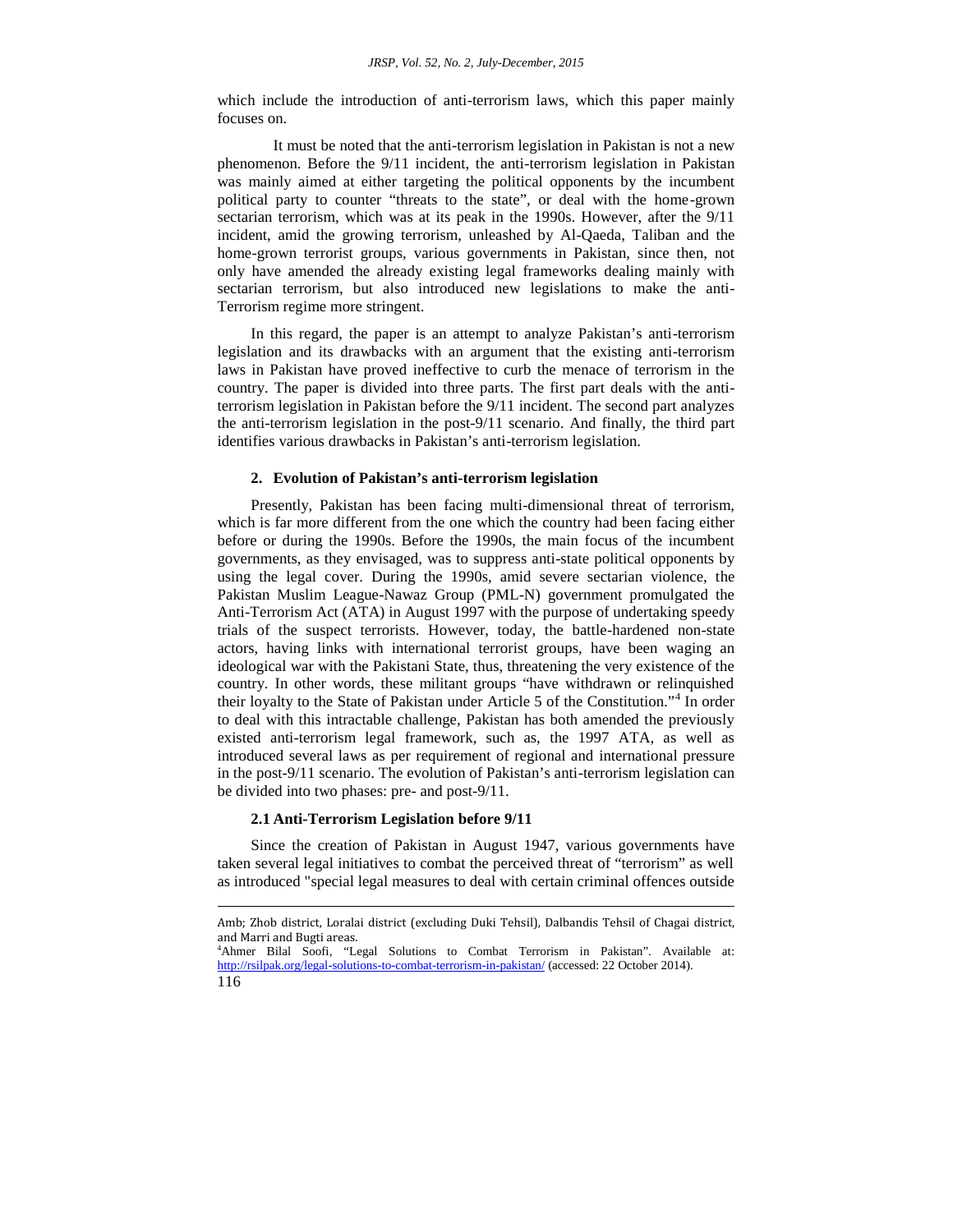the regular criminal justice regime [as] the regular criminal justice system was deemed incapable of delivering justice swiftly."<sup>5</sup> These included: The Public and Representative Offices (Disqualification) Act (PRODA) 1949,<sup>6</sup> the Elected Bodies (Disqualification) Order (EBDO) August 1959,<sup>7</sup> Suppression of Terrorist Activities (Special Courts) Ordinance  $1975$ ,<sup>8</sup> and the ATA 1997, which has been considered as the cornerstone in anti-terrorism legislation of Pakistan.<sup>9</sup> However, this paper only deals with Pakistan's anti-terrorism legislation, which it introduced during the 1990s and in the aftermath of the 9/11 incident.

The severe sectarian violence in Pakistan during the 1990s compelled the Nawaz Sharif government to take extra-ordinary measures not only to maintain the law and order situation in the country, but also to ensure speedy trials of the criminals, who could not be tried because of country's erroneous judicial system.<sup>10</sup> As a result, the government introduced the Anti-Terrorism Act in1997 in order to ensure prevention of terrorism, sectarian violence and the speedy trial of heinous offences.<sup>11</sup> Besides defining terrorism,<sup>12</sup> the Act also empowered the provincial governments to call military (Army, Navy and Air Force) and civilian armed forces (Frontier Constabulary, Frontier Corps, Rangers and Police) by requesting the federal government in order to prevent terrorist acts. (Section 4). For the speedy trials, the Act established 'Special Anti-terrorist Courts' (ATCs), to be headed by a session judge, or an additional session judge, district magistrate, deputy district magistrate, or an advocate with ten or more years of experience, appointed at the discretion of the government. (Section 13). Moreover, the ATA also required to conducting the trial of the offenses within seven days of the submission of the case to the court, which could not grant more than two

<sup>5</sup> Shabana Fayyaz, "Responding to Terrorism: Pakistan's Laws", *Perspectives on Terrorism*, Vol. II, Issue 6 (March 2008), p. 10.

<sup>6</sup> Used as a political instrument, the Act allowed the Liaquat Ali Khan's government to disqualify persons found guilty of misconduct.

<sup>7</sup> Promulgated by the Ayub regime, the Ordinance primarily targeted politicians of East Pakistan. <sup>8</sup> The Ordinance was held in Sindh and the Punjab until its repeal in 1997 and remained a law in the North-West Frontier Province (NWFP) and Baluchistan until August 2001. [Charles H. Kennedy, "The creation and development of Pakistan's Anti-terrorism regime, 1997-2002", in Satu Limaye *et al* (eds), *Religious Radicalism and Security in South Asia* (Honolulu: Asia-Pacific Center for Security Studies, 2004), p. 387.

<sup>9</sup> See Anti Terrorism Act, 1997, Act No. XXVII of 1997, 20 August 1997. Available at: https://www.unodc.org/tldb/pdf/Pakistan\_Anti-terrorism\_Act\_1997.pdf]. (accessed: 25 October 2014).

<sup>&</sup>lt;sup>10</sup> It was for the first time in the political history of Pakistan that the PML-N-led government adopted an anti-terrorism policy. Up until now, various governments formulated policies either to counter political opponents or to address ethno-national conflict. See Kennedy, "The creation and development of Pakistan's Anti-terrorism regime, 1997-2002", op.cit., p. 388.

<sup>11</sup> See Anti Terrorism Act, 1997.

<sup>&</sup>lt;sup>12</sup> The ATA 1997 defines terrorism as "Whoever, to strike terror in the people, or an any section of people, or to alienate any section of the people or to adversely affect harmony among different sections of the people, does any act or thing by using bombs, dynamite or other explosive or inflammable substance, or firearms, or other lethal weapons or poisons or noxious gases or chemical or other substances of a hazardous nature in such a manner as to cause the death of, or injury to, any person or persons, or damage to, or destruction of, property or disruption of any supplies or services essential to the life of the community or display firearms, or threaten with the use of force public servants in order to prevent them from discharging their lawful duties commits a terrorist act."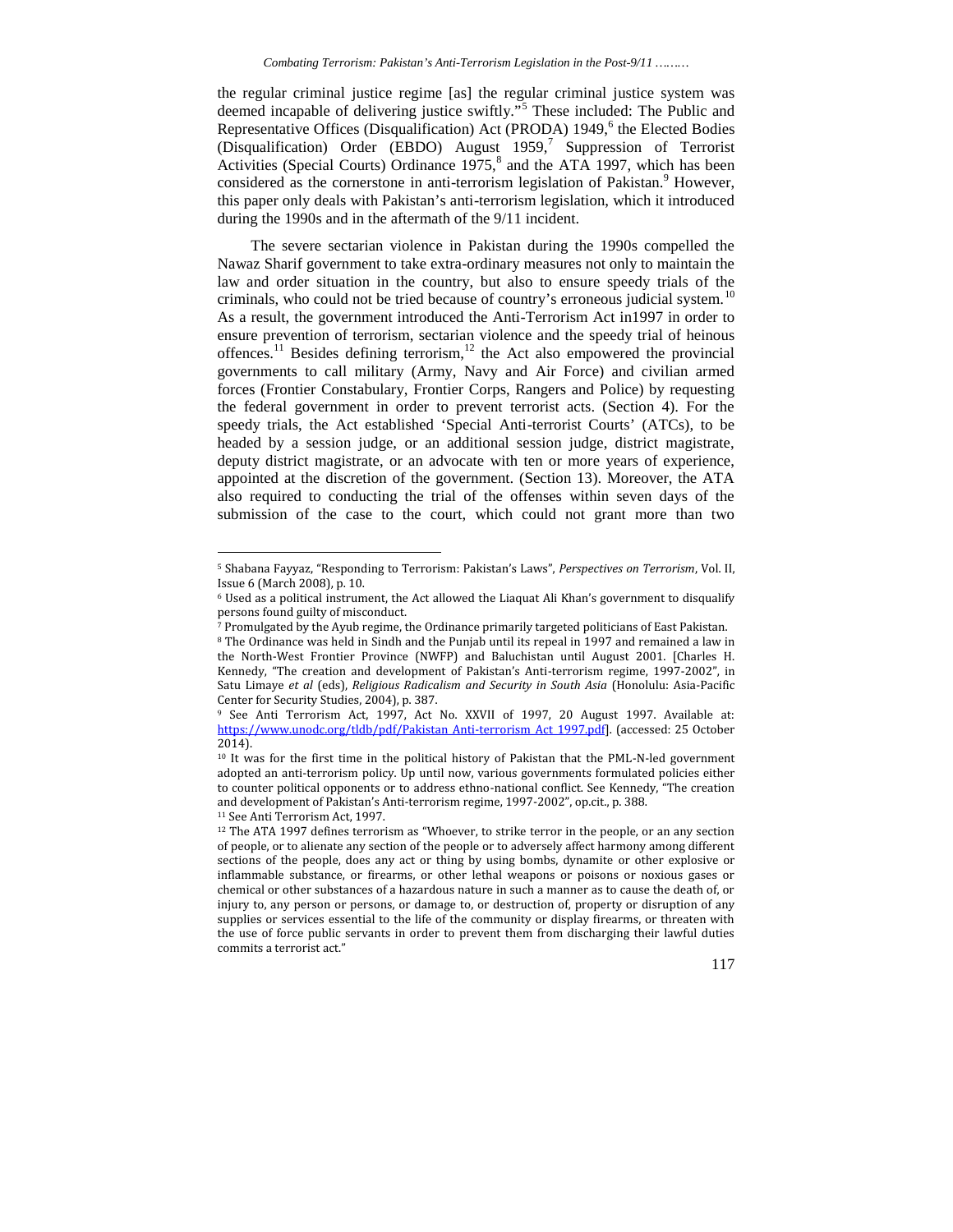consecutive adjournments. (Section 19). The court had the special powers to try the criminal in absentia (Section 19), and the appeals could only be made in the government's created Special Anti-Terrorism Appellate Tribunals, whose decisions would be final and could not be challenged in any other court. (Section 31).

However, the Supreme Court's intervention, particularly in the famous 'Mehram Ali versus Federation of Pakistan' case,<sup>13</sup> brought some changes in the ATA. The Court declared that the ATCs would be subjected to the rules and procedures of the existing constitutionally established judicial system and follow the same or similar procedural rules as regular courts, including rules of evidence. Moreover, the Court also upheld the right of the appeal against the decisions of the special courts to the mandated regular courts, including High Courts and the Supreme Court.<sup>14</sup>

As a result of the Supreme Court's decision, the government had to amend the ATA. On 24 October 1998, the government issued 'Anti-Terrorism (Amendment) Ordinance 1998', which incorporated changes ordered by the Supreme Court in the Mehram Ali Case. Although the 'Anti-Terrorism (Amendment) Ordinance 1998' disbanded the Special Appellate Tribunals, it put in place the Special ATCs.<sup>15</sup>

However, the deteriorating law and order situation in Sindh, particularly Karachi, because of the ethnic violence and also the murder of Hakim Muhammad Saeed, former governor of Sindh, in October 1998, compelled the government to make further changes in the Anti-Terrorism laws. The government not only declared the state of emergency in Sindh and imposed Governor's rule under Article 232 of the Constitution in order to ensure peace, but also called in the Military to establish law and order situation in the province. In order to give a legal cover to the Military's powers, to be used in Karachi for ensuring peace, the government promulgated 'the Pakistan Armed Forces (Action in Aid of Civil Power) Ordinance 1998', on 20 November 1998. The Ordinance, which was restricted to only Sindh province, not only provided judicial powers to the Military, but also established military courts that could try civilians as well.<sup>16</sup> The Ordinance also outlined the definition of a 'new crime', known as the "Civil Commotion", which could be punishable for up to seven years of imprisonment. The term "Civil Commotion" was defined as:

Creation of civil commotion –'Civil commotion' means creation of internal disturbances in violation of law or intended to violate law, commencement or continuation of illegal strikes, go-slows, lock-outs, vehicles snatching or lifting, damage to or destruction of State or private property, random firing to create panic, charging *bhatta [extortions]*, acts of criminal trespass (illegal *qabza*),

<sup>13</sup> Mehram Ali, a member of the Shiite organization, Tehrik-e-Nifaz-e-Fiqh Ja'afria (TNJF), was accused of the killing of 23 people, including two Sipah-e-Sahaba Pakistan (SSP) leaders, in the Lahore High Court on 18 January 1997. Mehram Ali was caught, convicted and sentenced to death by the newly created ATC. For details see: Kennedy, "The Creation and Development of Pakistan's Anti-Terrorism Regime, 1997-2002", op.cit., pp. 388-392.

<sup>14</sup> Ibid., pp. 391-392.

<sup>15</sup> Ibid., p. 392.

<sup>16</sup> Ibid., p. 393.

<sup>118</sup>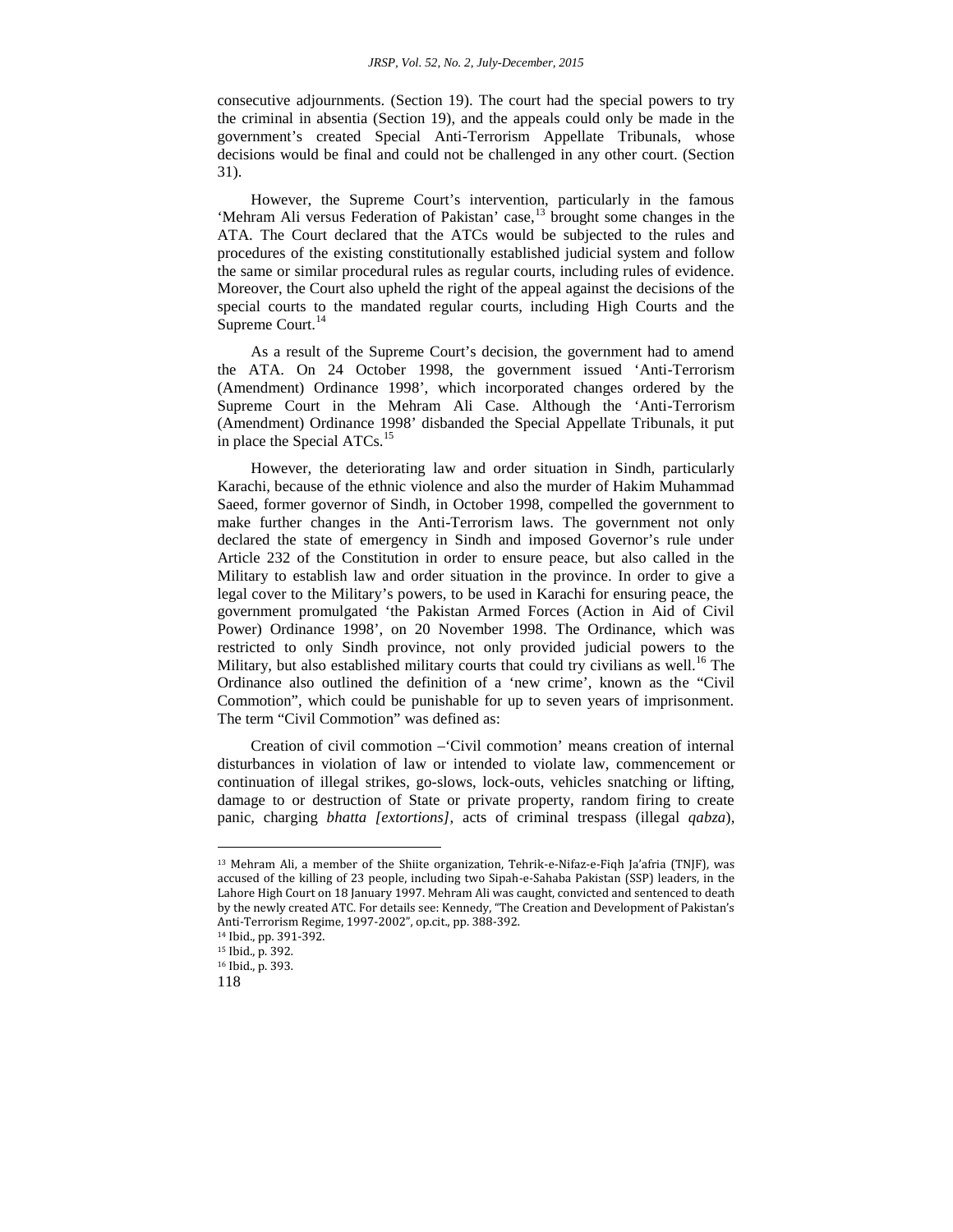distributing, publishing or pasting of a handbill or making graffiti or wall-chalking intended to create unrest or fear or create a threat to the security of law and order or to incite the commission of an offence punishable under Chapter VI of the Pakistan Penal Code (Act (XLV of 1860).<sup>17</sup>

Amid strong opposition by the human rights groups to the Ordinance, which intended to grant unlimited powers to the government by using 'civil commutation' against its opponents, several petitions were filed in the Supreme Court against the validity of the Ordinance. The Supreme Court in its historic decision in the 'Liaquat Hussain versus Federation of Pakistan' case on 22 February 1999, repudiated the Ordinance by not only declaring the 'Pakistan Armed Forces (Acting in Aid of Civil Power) Ordinance 1998' unconstitutional, but also held that no civilians could be tried in military courts.<sup>18</sup> Although the government repealed the Ordinance on 27 April 1999, it included 'civil commotion' as a crime in the ATA through another Ordinance in August 1999. The Ordinance also allowed the establishment of ATCs all over Pakistan.<sup>19</sup> However, in the meantime, the Nawaz government was toppled up through a military coup by General Pervez Musharraf, then Chief of Army Staff, on 12 October 1999. General Musharraf inherited the same anti-terrorism regime from his predecessor. He introduced two amendments in the Anti-Terrorism Ordinance, 1999, on 2 December 1999. The first amendment extended the jurisdiction of courts, which included:

(1) Section 109 – abetment of offense; (2) Section 120 – concealing of a design to commit an offense; (3) Section 120 B – criminal conspiracy to commit a crime punishable by death or with the imprisonment greater than two years; (4) Section 121 – waging or attempting to wage war against Pakistan; (5) Section 121  $A$  – conspiracy to commit certain offenses against the state; (6) Section 122 – collecting arms with the intent to wage war;  $(7)$  Section  $123$  – concealment with the intent to facilitate waging of war;  $(8)$  Section 365 – kidnapping;  $(9)$  Section 402 – being one of the five or more persons assembled for the purpose of committing dacoity; (10) Section 402 B – conspiracy to commit hijacking.<sup>2</sup>

Similarly, under the second amendment, two special courts were established in Lahore High Court and Karachi High Court, which could also serve as Appellate Tribunals for ATC's decisions.<sup>21</sup> The Musharraf regime used these two amendments against the dismissed prime minister, Nawaz Sharif, who was in jail. On 6 April 2000, the Karachi ATC sentenced Sharif life imprisonment on two charges of hijacking and terrorism as he attempted to endanger the lives of aircraft passengers, including then Army Chief, Pervez Musharraf, by preventing the

<sup>17</sup> **See Pakistan Anti-Terrorism (Amendment) Ordinance, 1999. Available at:**https://www.unodc.org/tldb/showDocument.do?documentUid=2299&node=docs&cmd=add &country=PAK (accessed: 25 October 2014).

<sup>18</sup> Quoted in Kennedy, "The Creation and Development of Pakistan's Anti-Terrorism Regime, 1997-2002", op.cit., pp. 394-395.

<sup>19</sup> Ibid., p. 396.

<sup>20</sup> Anti-Terrorism (Second Amendment) Ordinance, 1999 (2 December 1999). Ibid., pp. 398-399. <sup>21</sup> Anti-Terrorism (Third Amendment) Ordinance, 1999 (2 December 1999). Ibid., p. 399.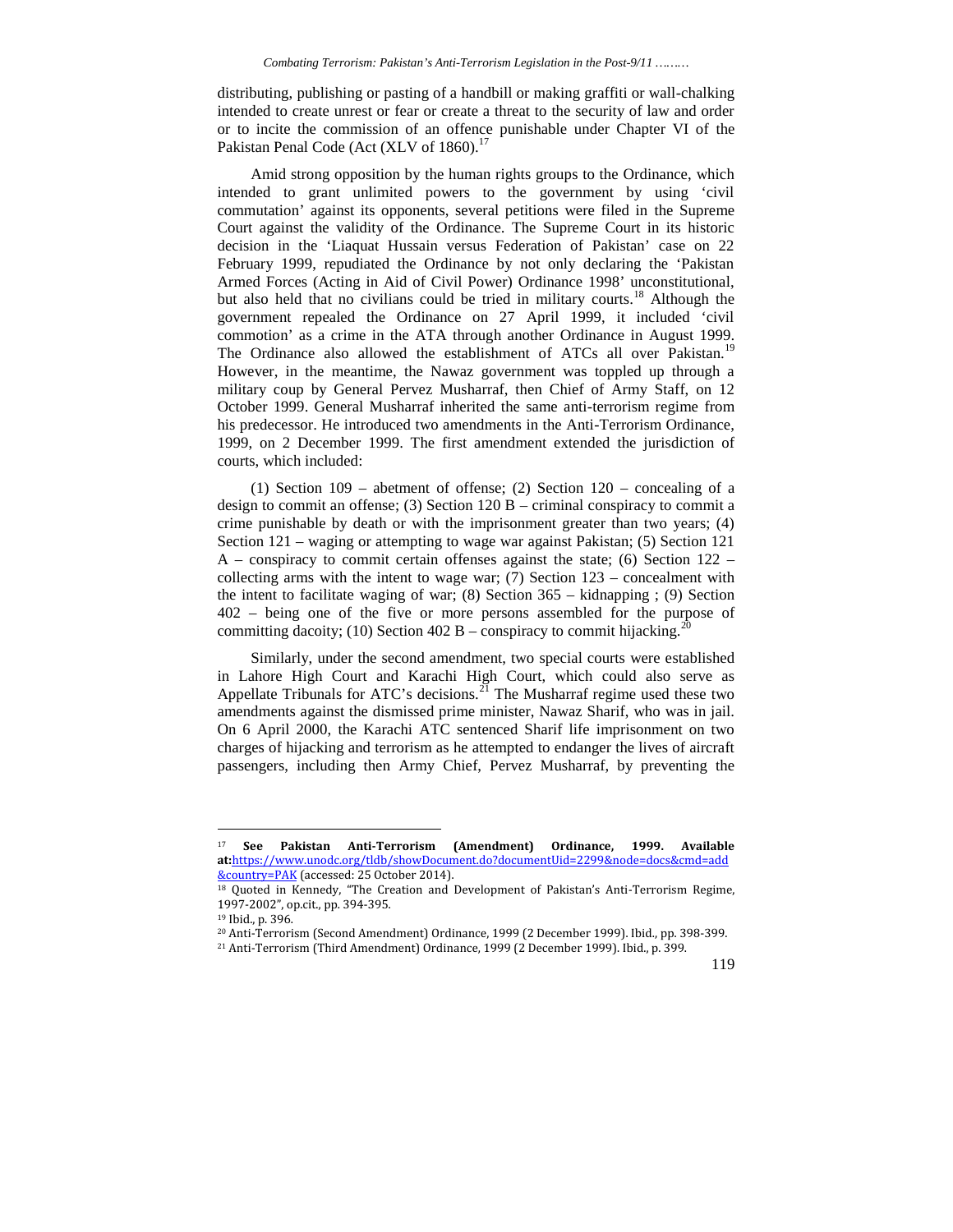aircraft from landing at the Karachi airport. $^{22}$  Later on, under a deal between the government and Sharif family, the latter left the country for Saudi Arabia in December 2000. The deal restricted Sharif from participating in Pakistani politics.<sup>23</sup>

Although the ATCs continued to function as regular courts under Musharraf, the deteriorating law and order situation compelled him to further amend the Anti- Terrorism regime. Therefore, on 15 August 2001, Musharraf issued Anti- Terrorism (Amendment) Ordinance, which empowered the government to ban any militant sectarian organization and freeze its assets if the former had the reason to believe that the latter was involved in terrorism. Under the Ordinance any organization could be designated as terrorist if it "(1) commits or participates in the act of terrorism; (2) prepares for terrorism; (3) promotes or encourages terrorism; (4) supports and assists any organization concerned with terrorism; (5) patronizes or assists in the incitement of hatred or contempt on religious, sectarian or ethnic lines that stir up disorder; (6) fails to expel from its ranks or ostracize those who commit acts of terrorism and presents them as heroic persons; or (7) is otherwise concerned with terrorism."<sup>24</sup>

After enactment of the amended Act, the government not only banned Lashkar-e-Jhangavi (LeJ), a Deobandi militant group, and Sipah-e-Mohammad (SM), a Shia militant outfit, because of their involvement in sectarian violence in Pakistan, but also arrested hundreds of their members. Although the Musharraf regime had already started crackdown on the militant sectarian groups, the 9/11 incident provided an opportunity to the regime to easily comply with the international policies in the wake of the post-9/11 scenario, by amending the existing anti-terrorism laws in order to combat the Taliban/Al-Qaeda related terrorism within the country.

### **2.2 Anti-Terrorism Legislation in the post-9/11 scenario**

The post-9/11 international political scenario had a greater impact on the anti-terrorism legislation of Pakistan. Being a member state of the UN, it was obligatory upon Pakistan to ensure the implementation of the UN Resolutions, which were passed after the 9/11 attacks on the US. The Resolutions called upon states to work together in order 'to prevent and suppress terrorism and its financing.'<sup>25</sup>

In essence, Pakistan adopted several measures, which included amendments in the existing anti-terrorism laws as per devised under the ATA of 1997, and also introduced several new laws and acts to effectively combat terrorism. As a first step, the government increased the number of ATCs in the country. By

<sup>&</sup>lt;sup>22</sup> "Life sentence for Nawaz Sharif", *BBC News*, 6 April 2000. Available at:<br>http://news.bbc.co.uk/2/hi/south\_asia/703536.stm (accessed: 24 October 2014).

<sup>&</sup>lt;sup>23</sup> Quoted in Kennedy, "The Creation and Development of Pakistan's Anti-Terrorism Regime, 1997-2002", op.cit., p. 401.

<sup>24</sup> Quoted in Fayyaz, "Responding to Terrorism: Pakistan's Anti-Terrorism Laws", op.cit., p. 15. Also see: Anti-Terrorism (Amendment) Ordinance, 15 August, 2001.

<sup>25</sup> For details see UN Resolutions 1368 (passed on 12 September 2001) and 1373 (passed on 28 September 2001). Available at: www.un.org/sc/ctc/resultions.html (accessed: 3 November 2014).

<sup>120</sup>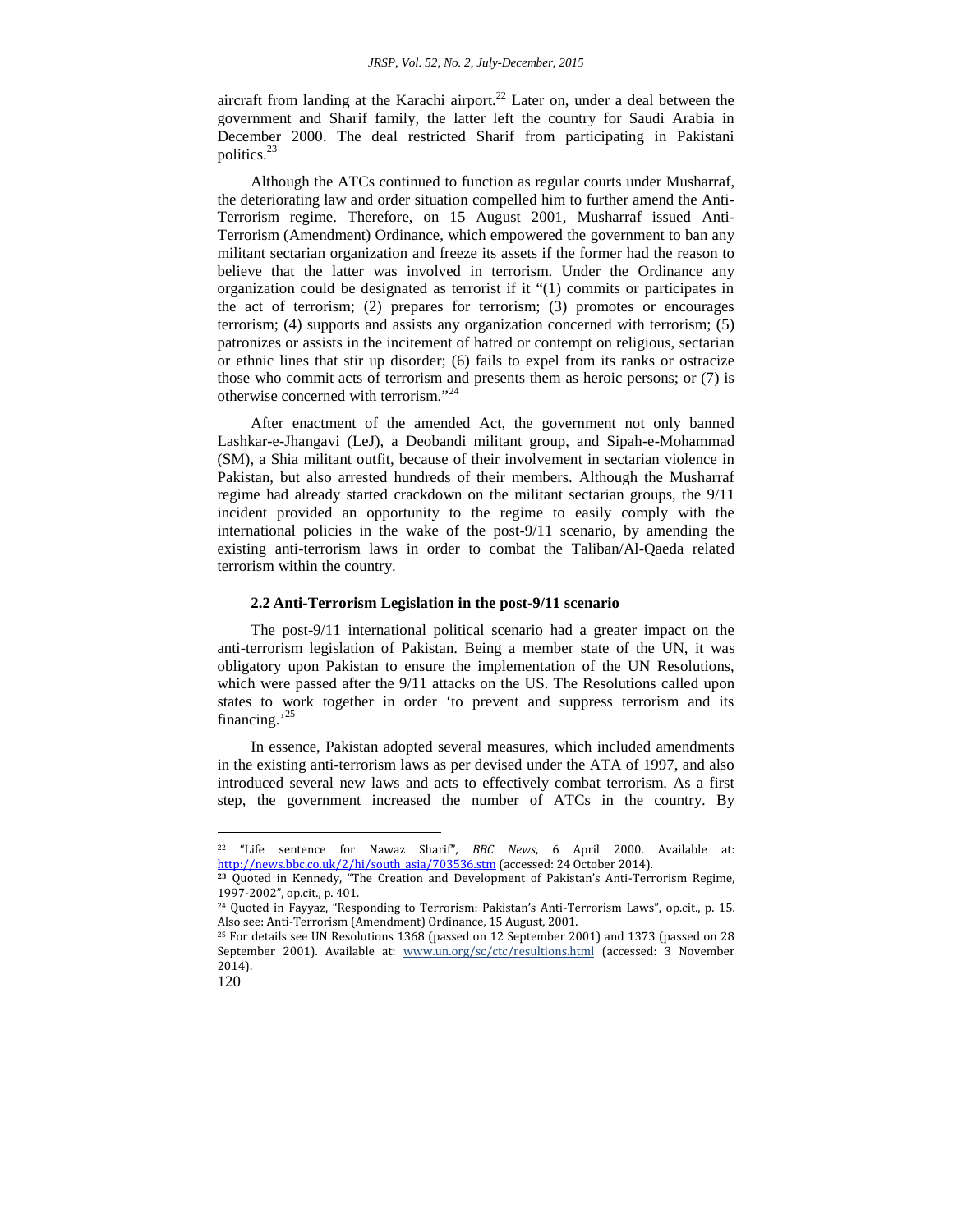September/October 2001, the government established eleven new courts in the North-West Frontier Province (NWFP – now Khyber Pukhtunkhwa) and four in Sindh, thus, the total number of ATCs in the country increased to  $41<sup>26</sup>$  The government also promulgated the 'Anti-Terrorism (Amendment) Ordinance 2002' on 30 January 2002 with a 10-months mandate in order to speed up the pending trials. The Ordinance included the Military personnel, not below the rank of Lieutenant Colonel, as one of the three ATC members of the bench to ensure speedy trials. The Ordinance also called for targeting the entire terrorist network with severe punishment, including death penalty, to the people involved in aiding and abetting terrorism. Nevertheless, the Ordinance gave an appealing right to person found guilty. $^{27}$ 

However, following severe criticism from various lawyers and human rights groups, particularly on the inclusion of the Military personnel as a member of the ATC, another amendment was made in the 'Anti-Terrorism (Amendment) Ordinance 2002' on 16 November 2002. Some new clauses were incorporated into the ATA, which dealt with the 'security of good behavior' to be met by the member of the proscribed group. The amendment gave more powers to the police to deal with terrorism by authorizing them to hold a suspect for up to 12 months without filing any criminal charges. The accused could only be released on presenting one or more sureties to prove his innocence; otherwise to be presented before the court within twenty-four hours.<sup>28</sup>

On 28 June 2002, the Musharraf regime introduced the 'Political Parties Order', which prohibited any political party from: (a) promoting sectarian, regional or provincial hatred or animosity (b) bearing a name as a militant group; and (c) imparting any military or paramilitary training to its members or other persons. (Section 3). The Order also contained a provision on the dissolution of the political party if it was 'foreign aided' or involved in 'terrorism'. (Section 15).

In order to further strengthen the anti-terrorism legal regime, the ATA 1997 was once again amended on 30 November 2004. Two new sub-sections, 4-A and 4-B were included in the Section 25 of the ATA 1997. These sub-sections gave right of the appeal to the victims or the legal heirs of the victim against the judgment of the ATC. The appeal could be filed in the High Court within thirty days of the ATC decision.<sup>29</sup> Similarly, on 11 January 2005, the Government of Pakistan enacted Anti-Terrorism (Second Amendment) Act 2004, which incorporated further modifications in the ATA 1997. According to it, the word '14-years' was replaced by 'imprisonment for life' as far as the maximum jail term

<sup>26</sup> Fayyaz, "Responding to terrorism: Pakistan's Anti-Terrorism Laws", op.cit.

<sup>27</sup> "Army officers to be part of new ATCs: Law amended to expedite terrorism cases", *Dawn*, 1 February 2002.

<sup>28</sup> For details see: Anti-Terrorism (Amendment) Ordinance 2002' on 16 November 2002. Available at:

https://www.unodc.org/tldb/showDocument.do?documentUid=2300&node=docs&cmd=add&co untry=PAK (accessed: 3 November 2014).

<sup>&</sup>lt;sup>29</sup> Anti-terrorism (Amendment) Act, 2004, Gazette of Pakistan, Extraordinary, Part I, 30<br>November, 2004. Available at: November, and the 2004. Available at: Available at: https://www.unodc.org/tldb/showDocument.do?documentUid=9929&node=docs&cmd=add&co untry=PAK (accessed: 3 November 2014).

<sup>121</sup>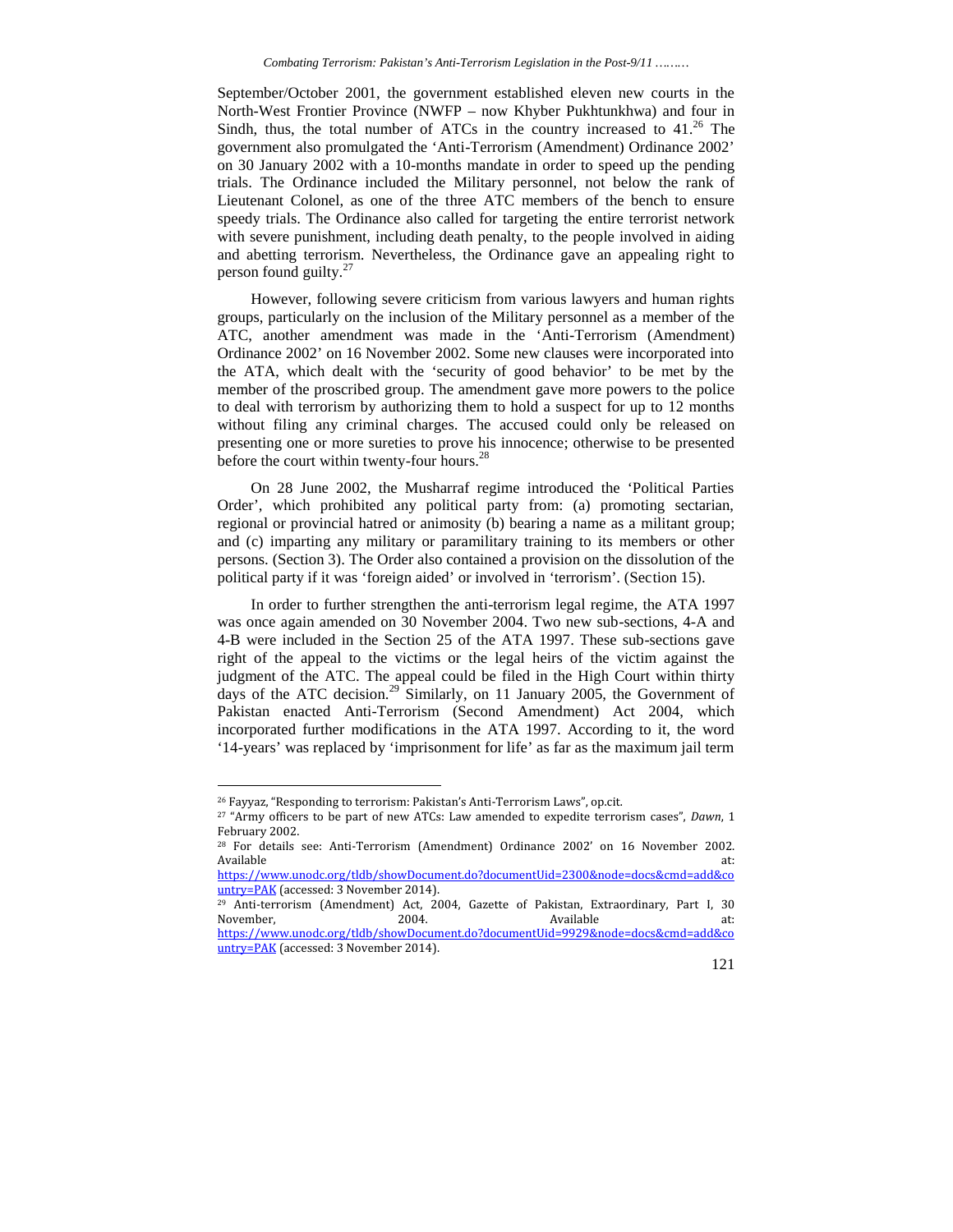for the convicted militants was concerned. $30$  In order to hear the appeals of the victims or heirs of the victim, the Act also called for establishing 'Special Benches' of High Courts, consisted of not less than two judges.<sup>31</sup> Under the Act, the terrorism-related cases could also be transferred from one province to another. The Act also enhanced the powers of the ATC to try offences related to the abduction or kidnapping for ransom as well as use of fire-arms or explosives by any device, including bomb blast, in a place of worship or court premises.<sup>32</sup> It also authorized the government to confiscate the passport of a person charged under the Act<sup>33</sup>

In order to squeeze terrorist financing, the Government of Pakistan enacted anti-money laundering ordinances in September 2007 and March 2010. It must be noted that Pakistan is also the member of Financial Action Task Force (FATF).<sup>34</sup> Under the Section 5 of the Anti-Money Laundering Ordinance (AMLO) 2007, a powerful National Executive Committee was established with the task of formulating a strategy to fight money laundering, determining offences existed in Pakistan that might be considered to be predicate offenses, and make recommendations to the federal government for the effective implementation of the Ordinance. Under Section 6 of the Ordinance, Financial Monitoring Unit (FMU) was established with the mandate to receive and analyze Suspicious Transaction Reports, and to disseminate the information to concerned investigating and law enforcement agencies.<sup>35</sup> Under Section 21 of the Act, offences have been made non-cognizable and non-bailable.<sup>36</sup> The AMLO 2007 lost its legal authority in the wake of the 3<sup>rd</sup> November 2007 emergency, imposed by Musharraf. Consequently, the Parliament proclaimed a new Anti-Money Laundering Act (AMLA) in March 2010.<sup>37</sup>

The Swat and South Waziristan military operations in May and October 2009 respectively, caused a severe backlash from the Pakistani Taliban, who carried out attacks on Armed forces, civil armed forces and law enforcement agencies. The extra-ordinary security situation demanded more stringent laws to ensure severe punishment for the terrorists in order to deter terrorism. This required further amendments in the ATA 1997. On 1 October 2009, the government issued Anti- Terrorism (Amendment) Ordinance, which added new clauses to assist the framing of charges against the suspect militants. The Amendment permitted the 'extrajudicial confession' before the responsible investigative security personnel in the

<sup>30</sup> Anti-terrorism (Second Amendment) Act, 2004, Gazette of Pakistan, Extraordinary, Part II, 11 January, 2005. Available at: https://www.unodc.org/tldb/showDocument.do?documentUid =9928&q=anti- terrorism%20legislation%20in%20Pakistan&edit\_btn=SEARCH (accessed: 3 November 2014).

<sup>31</sup> Ibid.

<sup>32</sup> Ibid.

<sup>33</sup> Ibid.

<sup>34</sup> Established in 1989, Financial Action Task Force (FATF) is an inter-governmental policy making body with a mandate to set international standards for combating money laundering and

Anti-Money Laundering Ordinance 2007, 30 September 2007. Available at: http://www.sbp.org.pk/about/act/AML-Ordinance-2007.pdf (accessed: 10 November 2014).  $36$  Ibid.

<sup>37</sup> For details see Anti-Money Laundering Act No. VII of 2010, *The Gazette of Pakistan*, The Senate Secretariat (Islamabad), 27 March 2010. Available at: http://www.sbp.org.pk/about/act/Anti-Act-2010.pdf (accessed: 25 May 2013).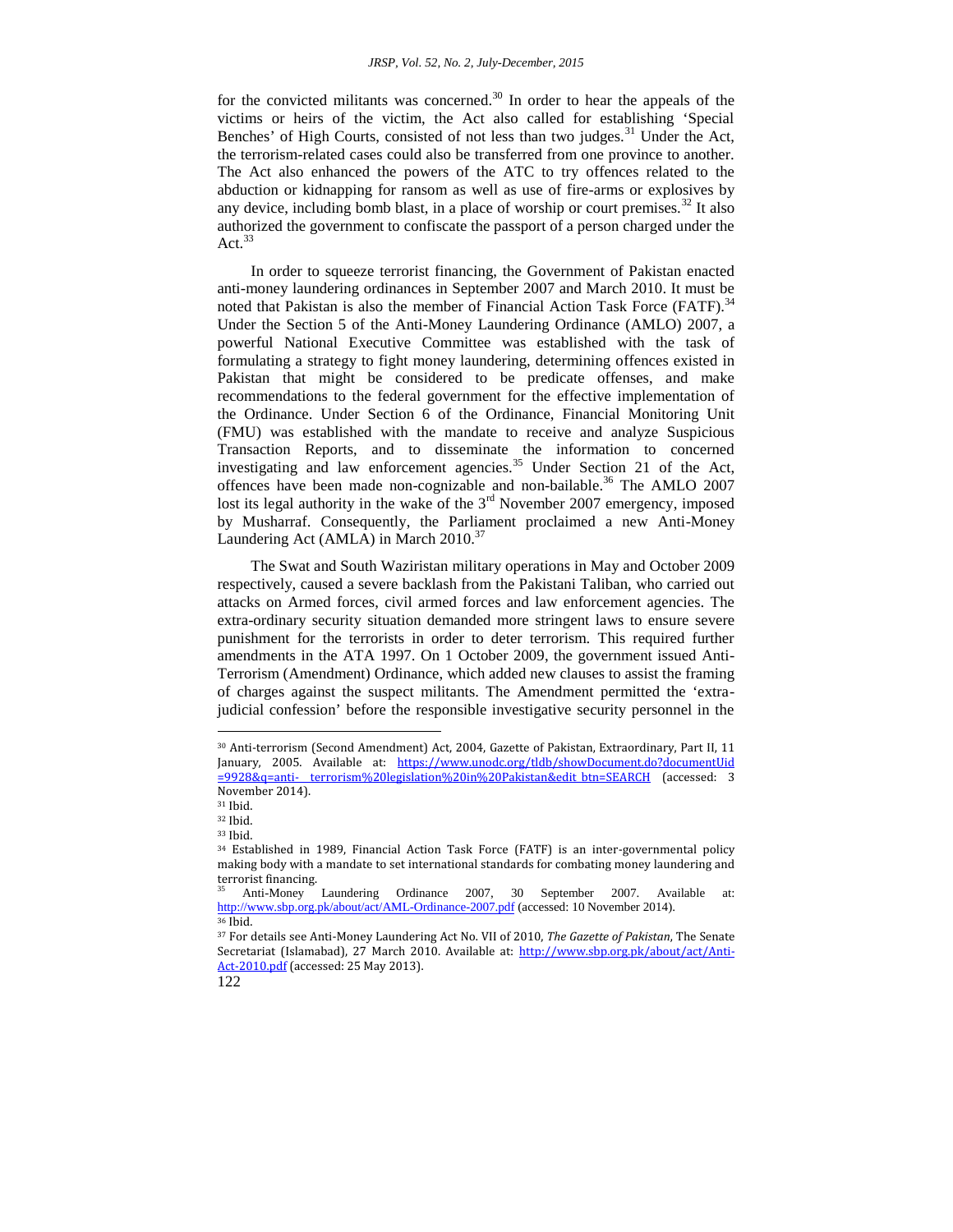ATCs. Moreover, the remand period was extended from 30 to 90 days, and the burden of proof had been shifted to the accused.<sup>38</sup> The government, through a special presidential order, also extended the Ordinance to the PATA, and established new ATCs in Peshawar and the Malakand region.<sup>39</sup> Moreover, through the Amendment, the government also expanded the definition of 'terrorism' by including "attack on government premises, official installations, schools, hospitals and other public property."<sup>40</sup>

In the wake of the worsening security situation, the government promulgated '**the Regulations Action in Aid of Civil Powers – 2011' for FATA and PATA which allowed a legal framework for the Military to conduct operations in KPK** against militants.<sup>41</sup> **The legislation not only empowered the armed forces to intern** a suspect till the continuation of action in aid of the civil power, but also provided that a statement or deposition by any member of the armed forces, or any officer authorized on his behalf, shall be sufficient for convicting an accused. Moreover, the regulations also gave "a set of offences, punishable with death penalty or imprisonment for life or up to ten years along with fine and forfeiture of property."<sup>42</sup> Under section 14, an oversight board, comprising two civilians and two military officers, was established to review cases of each person interned within a period of time, not exceeding four months, from the issuance of the order of internment. The laws also allowed the authority to set up notified internment centers,<sup>43</sup> which were established near the Pak-Afghan border at Landi Kotal, Parachinar (Kurram Agency), in order to detain persons accused of terrorism.<sup>44</sup>

On 20 December 2012, Pakistan's National Assembly passed the "Investigation for Fair Trial Bill, 2012", which authorized the government to access 'data, information or material in any documented form…through audio visual device, CCTV, still photography, bugging, observation or any mode of modern devices or techniques obtained under the Act…documents, papers, pamphlets, booklets' for surveillance in cases related to terrorism. The government could also intercept 'emails, SMS, internet protocol detail record, call detail record and any form of computer based or cell phone based communication. It also included any means of communication using wired/ wireless/ internet protocol based media/ gadgetry.'<sup>45</sup> The law could also provide legal framework to the

<sup>45</sup> "National Assembly passes controversial Fair Trial Bill", *The Nation*, 20 December 2012.



<sup>38</sup> Khalid Kheshgi, "Anti-terror ordinance may be extended to Malakand", *The News International*, 6 November 2009.

<sup>39</sup> Huma Yusuf, "Pakistan's Anti-Terrorism Courts", *CTC Sentinel*, Vol. 3, Issue 3, March 2010, p. 23. <sup>40</sup> M. Zaidi, "Laws against terrorism", *Dawn*, 31 December 2012.

<sup>41</sup> "FATA/PATA bill: President approves legal framework for army operation in Khyber Pukhtunkhwa", *The Tribune*, 23 June 2011.

<sup>42</sup> "New regulations give legal cover to detentions in tribal areas", *Dawn*, 12 July 2011.

<sup>43</sup> Ibid. <sup>44</sup> Nasir Iqbal, "Swat Taliban, Afghan govt nexus may give rise to terrorism, SC told", *Dawn*, 26 March 2013.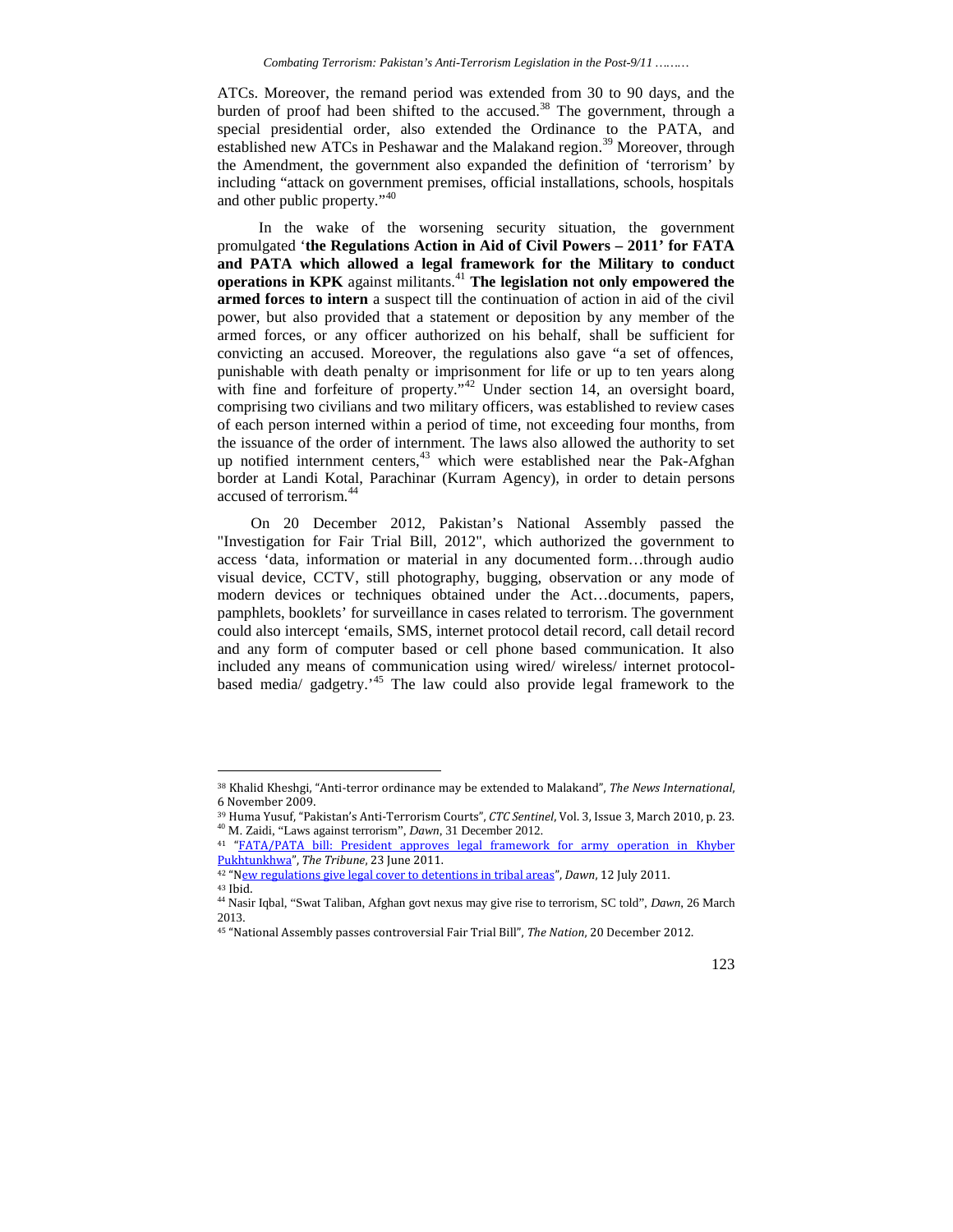agencies to lawfully conduct the surveillance of an individual, who is likely to or suspected of engaging in preparations to conduct an act of crime or terror.<sup>46</sup>

**In the wake of the growing number of terrorist incidents and deteriorating security situation in the country,** Pakistan's Parliament, a few months before its dissolution after completing its five-year term, passed a series of amendments in the existing anti-terrorism legal framework**. Passed in March 2013, the Anti-Terrorism (Amendment) Bill 2013 aims to enable law enforcement agencies to take effective action against terrorism financing in Pakistan.<sup>47</sup> The Bill also empowers the government to confiscate property of any person involved in financing terrorism.<sup>48</sup> The Bill further extends the** definition of terrorism through an amendment in Section 6, of the ATA 1997, according to which the threat of terrorism would now include, "intimidating and terrorizing the public, social sectors, business community and preparing or attacking the civilians, media persons, government officials, installations, security forces or law enforcement agencies."<sup>49</sup> The Amendment also prohibits the issuance of passport, arms licenses and credit cards to the activists of banned outfits. Moreover, the new legislation also bars the leaders of the outlawed groups from travelling abroad. $50$ 

Similarly, on 8 March 2013, the out-going National Assembly passed a bill for the formation of a new independent body, National Counter-Terrorism Authority (NACTA).<sup>51</sup> The Senate passed the bill on 13 March 2013.<sup>52</sup> Headed by the Prime Minister, the Authority would comprise: Chief Ministers of all the provinces including Gilgit-Baltistan, the Prime Minister of Azad Jammu and Kashmir (AJK), the Minister for Law and Justice, one senator to be recommended by the Chairman Senate, one Member of National Assembly to be recommended by the Speaker National Assembly, the Secretary Ministry of Interior, the Director General Inter-Services Intelligence (ISI), the Director General Intelligence Bureau (IB), the Director General Military Intelligence (MI), the National Co-coordinator, the Director General Federal Investigation Agency (FIA) and the Inspector Generals of Police of all provinces, AJK and Gilgit-Baltistan.<sup>53</sup> Functions of the NACTA included: 'to receive and collate data/information/intelligence, and disseminate and coordinate between all relevant stakeholders to formulate threat

<sup>46</sup> "Agencies get sweeping powers: National Assembly adopts Investigation for Fair Trial Bill", *The Business Recorder*, 21 December 2012.

<sup>47</sup> "Senate passes Anti-Terrorism Amendment bill", *Dawn.Com*, 5 March 2013. Available at: http://beta.dawn.com/news/790462/senate-passes-anti-terrorism-amendment-bill (accessed: 12 November 2014). Also see: *The Gazette of Pakistan Extraordinary*, Islamabad, 19 March 2013. Available at: http://www.senate.gov.pk/uploads/documents/1364482779\_599.pdf (accessed: 12 November 2014).

<sup>48</sup> Ibid.

<sup>49</sup> "Senate passes Anti-terrorism Second Amendment Bill 2013", *Pakistan Today*, 14 March 2013. <sup>50</sup> "NA adopts Anti-Terrorism amendment bill 2013", *The News International* (web edition), 13 March 2013. Available at: http://www.thenews.com.pk/article-92105-NA-adopts-Anti-Terrorism-amendment-bill-2013 (accessed: 12 November 2014).

<sup>51</sup> "NA passes bill to set up anti-terror authority", *Daily Times*, 9 March 2013.

<sup>52</sup> "Senate passes NACTA, Elections Laws Bills", *The Nation*, 14 March 2013.

 $53$  See National Counter-Terrorism Authority Act 2013. Available at: http://www.senate.gov.pk/uploads/documents/1363071845\_127.pdf (accessed: 15 November  $2014$ ).

<sup>124</sup>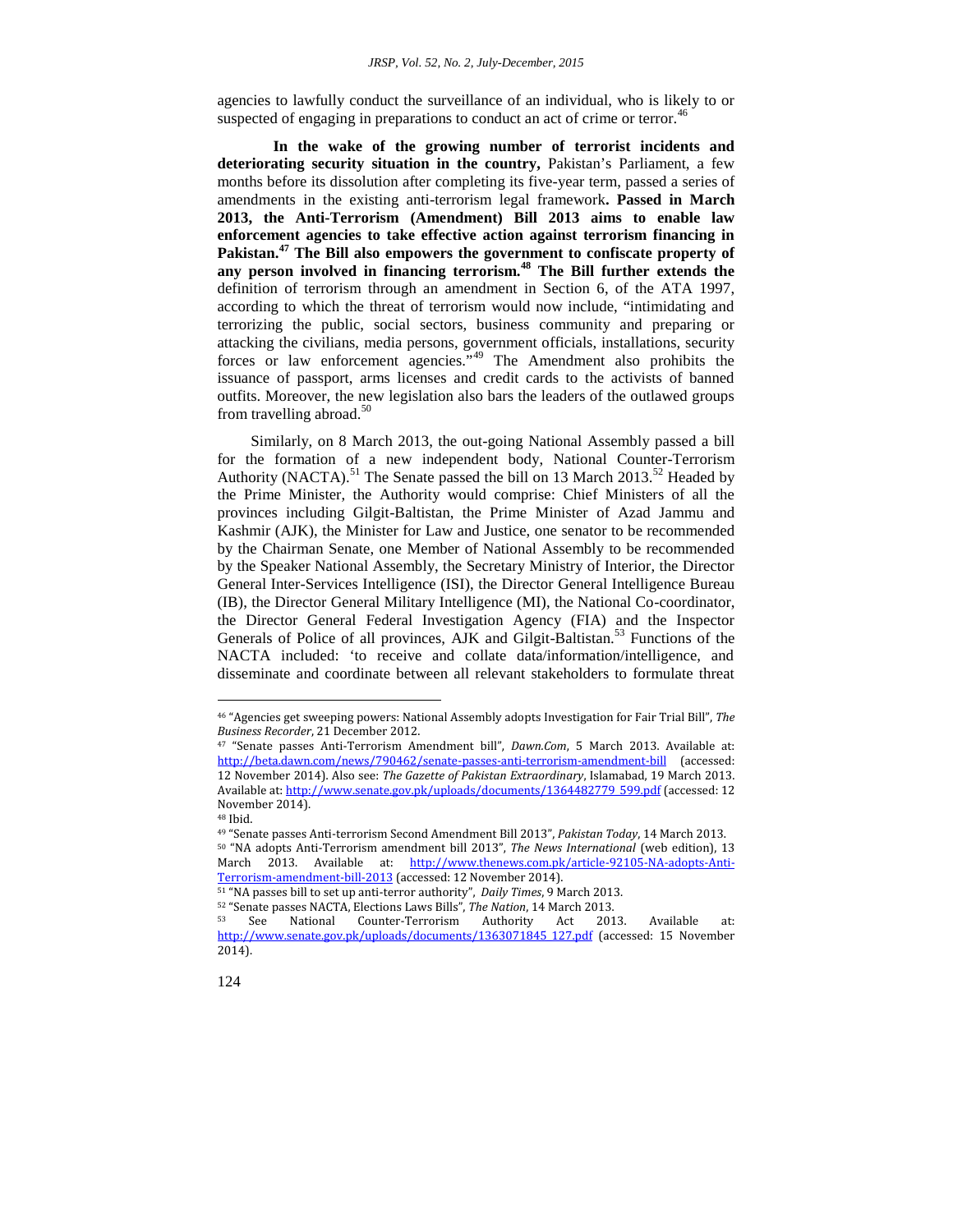assessments; to formulate comprehensive counter-terrorism and counter extremism strategies; and to establish links with the international entities for facilitating cooperation in areas related to terrorism and extremism.<sup>54</sup>

On 2 July 2014, the National Assembly passed the Protection of Pakistan Bill, which was previously promulgated as an ordinance by the President Mamnoon Hussain in October 2013. The Senate unanimously passed the Bill on 30 June 2014. The Bill aims to give law enforcement agencies more power to counter terrorism and with legal backing to increase conviction. The Bill designates a person an 'enemy alien' if his identity is not ascertained and is involved in waging of war or insurrection against Pakistan depredation on its territory. An amendment to the Bill authorizes a law enforcement official, not below the grade 15, to shoot-on-sight a terror suspect, to search any premises and make non-bailable arrest, without any warrant, a person who has committed or is likely to commit a scheduled offence,<sup>55</sup> which is punishable with imprisonment for up to ten years. The Bill also empowers the law enforcement agencies to keep the suspect under 'preventive detention' for up to two months without presenting him before the court for trial. According to the Act, the preventive detention, would go into effect retrospectively, and allow the law-enforcement agencies and armed forces to arrest suspects and search houses without warrants.<sup>56</sup> An accused facing the charge of a scheduled offence would have the obligation to prove his innocence. An appeal against the final judgment of a special court shall lie to the High Court.<sup>57</sup>

In the wake of the ferocious terrorist attack on the Army Public School, Peshawar, on 16 December 2014,<sup>58</sup> the National Assembly and the Senate, on 6 January 2015, unanimously passed two Acts: the  $21<sup>st</sup>$  Constitutional Amendment Bill and the Pakistan Army Act, 1952 (Amendment) Bill. The major aspect of these Acts is the establishment of the military courts to carry out speedy trials of the terrorists. These Acts would remain in force for two years from the date of their commencement.<sup>59</sup> It must be noted that the military courts were banned in

<sup>54</sup> Ibid.

<sup>55</sup> Scheduled offences include: waging war or threatening the security of Pakistan; crimes against ethnic, religious and political groups or minorities, including offences based on discrimination, hatred, creed and race; use of arson, fire-bombs, suicide bombs, biological weapons, chemical weapons, nuclear arms, plastic explosives on public places, government premises, historical places, business concerns; killing, kidnapping, extortion, assault or attack of members of Parliament, judiciary, executive, media, and government employees, including the armed forces and law enforcement agencies, foreigners or internationally protected persons, welfare workers; attack on communication and interaction lines, energy facilities, aircrafts, airports, flight crew, gas or oil pipelines, national defense installations; cyber crimes; attack on mass transport systems, maritime navigation; hostage taking; and violence transcending national boundaries. (See: Protection of Pakistan Ordinance 2013, Gazette of Pakistan, Extraordinary, Part-I, 31 October 2013).

<sup>56</sup> Saba Imtiaz, "Analysis: Another repressive law", *Dawn*, 3 July 2014.

<sup>57</sup> See Protection of Pakistan Ordinance 2013 (Amendment), Gazette of Pakistan, Extraordinary, Part-I, 22 January 2014. Available at: http://www.na.gov.pk/uploads/documents/1391322775\_795.pdf. (accessed: 15 November 2014).

<sup>58</sup> In the Peshawar carnage, more than 150 people, including 130 children, lost their lives.

<sup>59</sup> "Parliament approves military courts to try terrorists", *The News International*, 7 January 2015.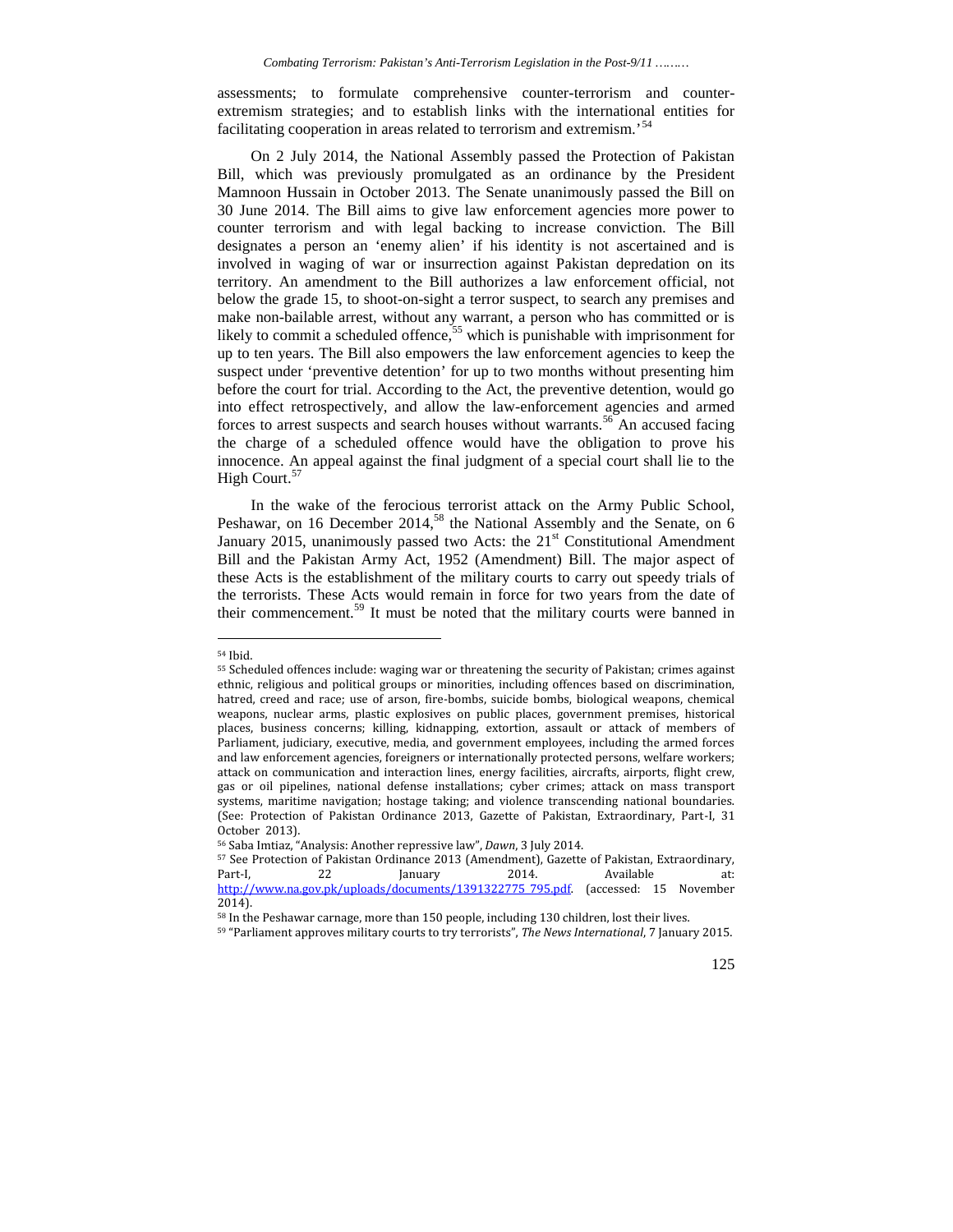Pakistan by the Supreme Court in February 1999. Moreover, as a result of the Peshawar incident, the government also abolished the moratorium on the execution of the death penalty in terrorism-related cases.<sup>60</sup> In the case of banning the terrorist groups, various Pakistani governments since 9/11 have outlawed 45 militant organizations in different phases. To begin with, the Musharraf regime banned LeJ and SM in August 2001. Amid regional and international pressure in the wake of the attack on the Indian Parliament on 13 December 2001, the Musharraf regime banned Jaish-e-Mohammad (JeM), Lashkar-e-Taiba (LeT), Sipah-e-Sahaba Pakistan (SSP), Tehrik-e-Ja'afaria Pakistan (TJP), Tehrik-e-Nifaz e-Shariah Mohammadi (TNSM) and Tehrik-e-Islami on 14 January 2002. Al- Qaeda was outlawed on 17 March 2003, followed by Millat-i-Islamia Pakistan (former SSP), Khuddam-ul-Islam (former JeM) and Islami Tehrik-e-Pakistan (former TJP) on 15 November 2003. In 2008, when the country witnessed a surge in violence in tribal areas, the Pakistan Peoples' Party (PPP) government banned Lashkar-e-Islami, Ansar-ul-Islam, Haji Namdar Group and the Tehrik-e-Taliban Pakistan (TTP). In 2012, the government banned Ahl-e-Sunnat Wal-Jama'at (former SSP).<sup>61</sup> Recently, amid the terrorist attack on the Army Public School in Peshawar, the government was compelled to take stern action against the terrorist groups without making a distinction between 'good Taliban' and 'bad Taliban'. In this regard, the government has banned Jama'at-ud-Dawa (JuD – former LeT) and the Haqqani network.<sup>62</sup> Moreover, other groups which added to the list of the proscribed organizations are: Harkat-ul-Jihad Islami, Harkat-ul-Mujahideen, Falah-i-Insaniat Foundation, Ummah Tameer-i-Nau, Haji Khairullah Hajji Sattar Money Exchange, Rahat Limited, Roshan Money Exchange, Al Akhtar Trust, Al- Rashid Trust.<sup>63</sup>

Although Pakistan is well-equipped with the anti-terrorism laws, the scourge of terrorism has not been curbed. The country has been witnessing a continuous wave of terrorism, carried out by the TTP and its associated outfits. Following section addresses the drawbacks in Pakistan's anti-terrorism legislation:

#### **3. Drawbacks in Anti-Terrorism legislation**

The pre- and post-9/11 anti-terror legal regime of Pakistan illustrates that the anti-terrorism legislation has been continuously revisited by various governments in order to effectively counter the danger of terrorism. However, it is because of numerous drawbacks in the existing anti-terrorism laws that a complete elimination of terrorism in Pakistan has remained as tenuous as ever. These drawbacks can be divided into four broader categories: legal and constitutional flaws; security-related drawbacks; human rights violation; and institutional flaws.

### **3.1. Legal and constitutional loopholes**

There are several legal and constitutional flaws in Pakistan's anti-terrorism laws. It is because of these shortcomings that the anti-terrorism legislation has

<sup>60</sup> "Ban on death penalty on terror cases lifted", *The News International*, 18 December 2014.

<sup>61</sup> "45 organizations banned in 11 years", *Dawn*, 10 September 2012.

<sup>62</sup> "Haqqani network and JuD banned", *Dawn*, 22 January 2015.

<sup>63</sup> Ibid.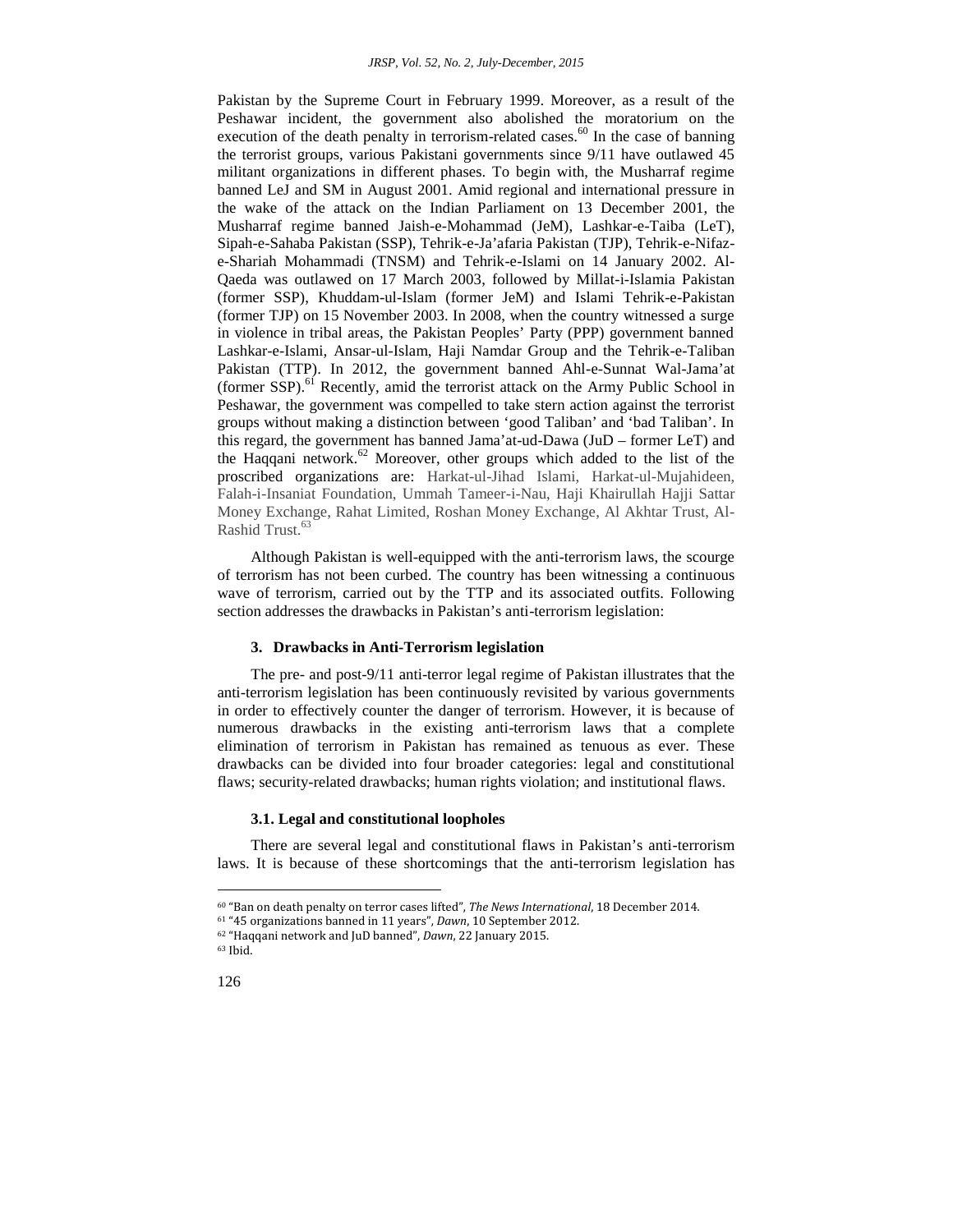remained less effective to convict the individual terrorist or the group. Some of the legal and constitutional flaws have been discussed below:

*a. Broad definition of terrorism:* The major shortcoming in Pakistan's antiterrorism legal framework is the broad definition of 'terrorism' in the ATA. The continuous amendments in the ATA have expanded the array of criminal activities, such as, kidnapping for ransom, gang rape, arms trafficking, attack on government buildings, hospitals, schools, and media persons. Such crimes could, otherwise, be dealt with the Pakistan Penal Code (PPC) and tried in the regular courts. Consequently, not only has the burden of ATCs further increased and caused the backlog of pending cases, but also slowed the process of the prosecution of high-profile terrorists, and, thus, affected the very spirit of the ATA. According to Ahmer Bilal Soofi, an expert in International Law and former caretaker law minister, the generalized language of the definition of terrorism in the ATA has "allowed openings to an ordinary station house officer or investigating officer to indict criminals committing ordinary offences under the ATA."<sup>64</sup> According to him, this is also "the cause of corruption at the level of investigation. Complainants in ordinary crime cases [would] start bribing police officers to include ATA offences in the FIRs [First Information Reports], leading to a large number of prosecutions under the ATA that [would] burden the antiterrorism courts beyond their capacity. In that process, prosecutions of some high profile cases [would] also suffer."<sup>65</sup>

*b. Application of anti-terrorism legislation on FATA:* Another shortcoming of the anti-terrorism laws of Pakistan is that they do not legally apply to the terrorists/militants, who hail from FATA, even if they are arrested from the settled parts of the country. In such a case, they have to be then transported to their respective agency, where they could be tried under the Frontier Crimes Regulation (FCR).<sup>66</sup> However, the militants could be tried under the ATA if they are arrested during the military operations, which have been conducted under Article 245 of the constitution that calls for the Military in 'Action in Aid and Civil Power.' It means that a detained militant from these areas could be tried under the ATA. But, for this, the arrested militant needs to be transferred from the crime scene and handed over to the Police for investigation. This leads to another problem. Since the suspect militant was not captured by the Police, which have neither prepared the challan (a traditional recovery memo), nor visited the scene of crime, but has to heavily rely upon the 'evidence', provided by the Military personnel, who arrested him. This weakens the case when the state prosecutor files the challan in the court against the arrested militant. Such a weakness in the case could easily be exploited by a defence lawyer. Consequently, the suspect militant could get away easily without being convicted or get bailed out before the conclusion of the trial.

<sup>66</sup> The FCR is a distinctive array of laws, designed by the British in 1848, to handle the FATA affairs. The FCR is built upon the notion of 'collective responsibility' doctrine, according to which the responsibility of the crime is bestowed upon the entire tribe. The Government of Pakistan holds its writ on the tribal agencies through political agents.



<sup>64</sup>Ahmer Bilal Soofi, "Case for a new ATA", *Dawn*, 3 December, 2013. <sup>65</sup> Ibid.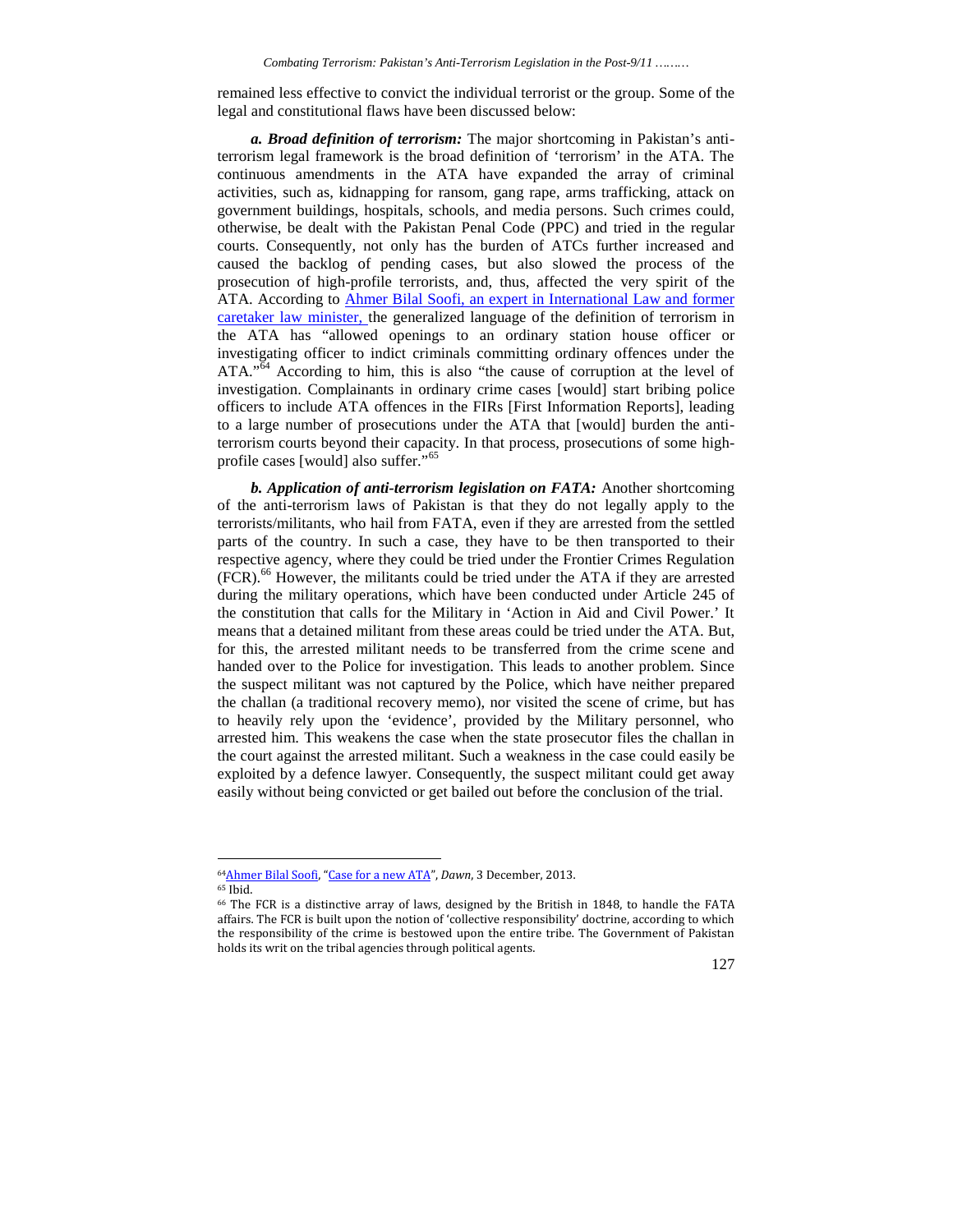#### **3.2. Security-related drawbacks**

The anti-terrorism legislation is also silent on ensuring security of the witnesses, judges and the state prosecutors. There are various cases where witnesses have not appeared before the court at the time of trials of terrorists because of the security threat. As a result, terrorists have either been acquitted or their trials have been delayed on the basis of lack of evidence. This also undermines one of the major objectives of the anti-terrorism legislation, i.e., to ensure speedy trials of the terrorists and bring them to justice. An important case to mention is the brutal murder of Wali Khan Babar, a GEO TV reporter, in January 2011. During the course of court proceedings, six eye witnesses and one prosecutor, Naimat Randhawa, were killed until the Sindh government shifted the case from Karachi High Court to the ATC Shikarpur, along with the suspects and witnesses, in November 2013. In March 2014, the ATC convicted four persons and sentenced them to life imprisonment, while the two were awarded death sentences in absentia. $^{67}$  Similarly, the police officer, who killed one LeJ terrorist leader, Riaz Basra, cut a deal with the government and settled abroad after he had done the job. Moreover, the anti-terror court judge who convicted Malik Ishaq, Chief of LeJ, fled the country like the one who sentenced Salmaan Taseer's murderer, Mumtaz Qadri, to death.<sup>68</sup>

Moreover, fearing the severe backlash from the militant groups, the government itself has been reluctant to carry out the death sentence of the convicts as per orders of the ATCs. An example of this is the warning issued by the Punjabi Taliban in August 2013 to the PML-N government if the latter executed the former's colleagues, which were on the death row.<sup>69</sup> However, since government's lifting of moratorium on death penalty after the Peshawar incident in December 2014, sixteen terrorist have been hanged.<sup>70</sup>

#### **3.3. The issue of Human Rights violation**

The anti-terrorism laws in Pakistan have also been subjected to criticism of the human rights violation. Following are some loopholes related to human rights violation in Pakistan's anti-terrorism laws:

*a. Violation of 'innocent until proven guilty' right:* According to human rights advocates, the anti-terrorism laws of Pakistan violate the suspect's universal right of 'innocent until proven guilty.' For instance, under a 2009 amendment to the ATA, the suspect has to prove his/her innocence before the court. Failing to do so, would declare him/her guilty and would make him/her liable to be tried under the ATA legislations. Keeping in view the faulty investigation process and the corruption in the Police that still relies on 'eyewitness accounts' for evidence, one may not rule out abuse of the law, thus, increase the chances of victimization of

<sup>70</sup> "Pakistan hangs seven to show determination to fight terrorism", *The Washington Post*, 13 January 2015. Available at: http://www.washingtonpost.com/world/pakistan-hangs-seven-to show-determination-to-fight-terrorism/2015/01/13/61a71066-9b13-11e4-bcfb- 059ec7a93ddc\_story.html (accessed on: 20 January 2015).



<sup>67</sup> "Two awarded death, four life terms", *The News International*, 2 March 2014.

<sup>68</sup> Ayesha Siddiqa, "Countering terrorism", *The Express Tribune*, 31 July 2013

<sup>69</sup> "Punjabi Taliban warn of reprisal if PML-N govt hangs militants," *Dawn*, 13 August 2013.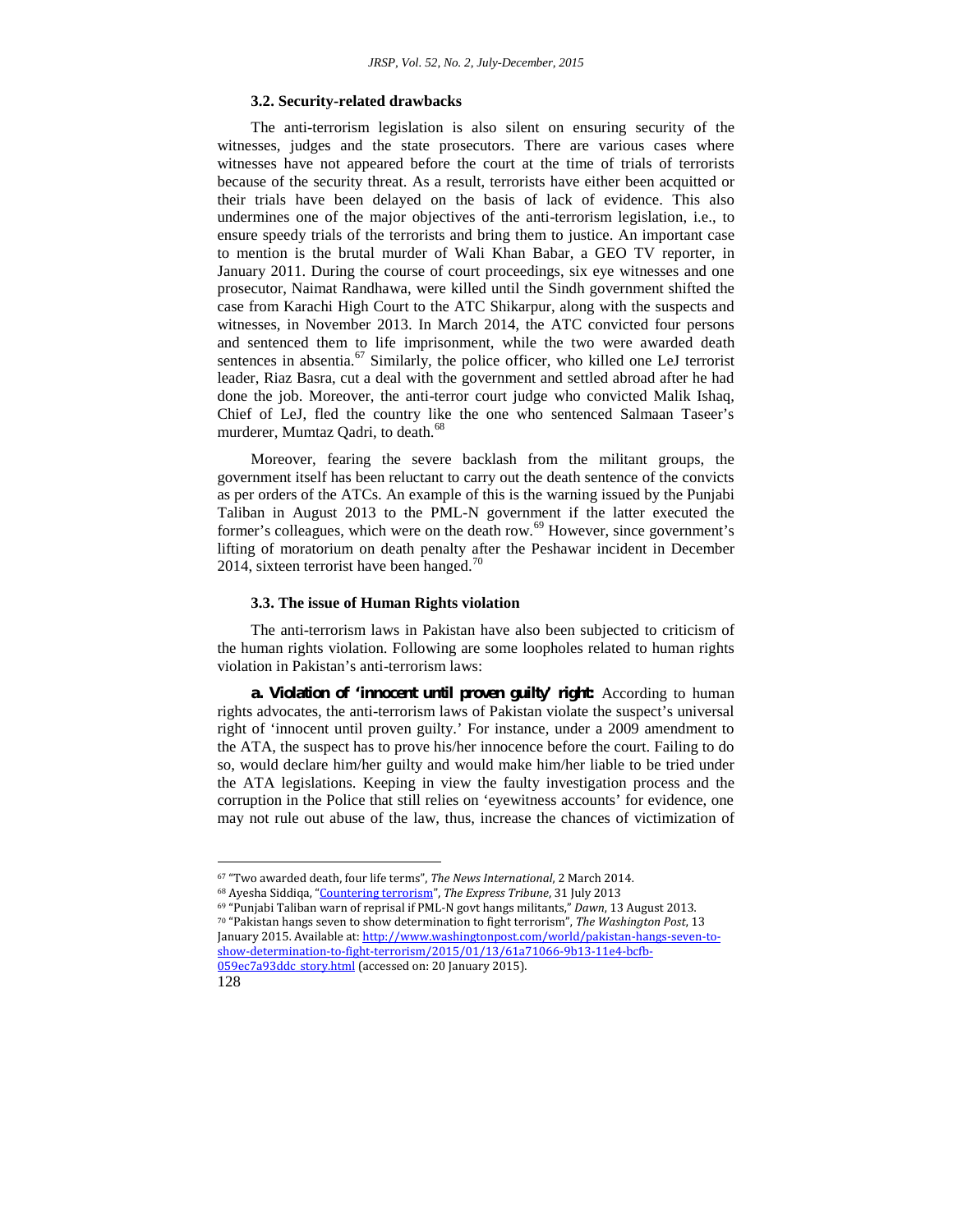the suspect at an alarming level. Moreover, the 'eyewitness accounts' as evidence are next to impossible to collect in cases related to terrorism.

*b. Extra-judicial confession:* According to human rights groups, the 'extrajudicial confessions' clause in the 2009 amendment to the ATA is mainly an evidence of allowing the investigators to torture suspects. The clause treats extrajudicial confessions recorded by security personnel as evidence in the ATCs. The clause, as a result, also gives wide-ranging powers to security agencies to treat the suspect by using extra-judicial means without being held accountable. Moreover, the provision related to putting time limits on completing the trial within seven days, compel the investigating officials to falsifying evidence and using coercive methods with suspects.<sup>71</sup> Moreover, the major criticism is that these laws have been misused by the Police and security agencies to keep the suspect in illegal detention without producing him/her before the court of law.

*c. Political victimization:* Since Pakistan's regular judicial system had failed to provide 'timely and inexpensive justice', the 1997 ATA created ATCs. However, the ATCs have remained vulnerable to political influence, thus, violating the basic human rights, as one could see in the case of Sardar Akhter Mengal, former chief minister of Baluchistan and President of the Baluchistan National Party (BNP). In June 2006, the ATC-V of Karachi declared him a "proclaimed offender" for taking some Army personnel hostage.<sup>72</sup> He was arrested in September 2006, and was kept illegally detained until his release in May 2008 by the newly elected provincial government of the PPP by withdrawing the case under Section 494 of the Criminal Procedure Code.<sup>73</sup> Similarly, Nawaz Sharif himself became the victim of his own devised ATA. After Sharif's removal from power, a case was registered, in November 1999, against him in the Karachi ATC for hijacking a PIA (Pakistan International Airlines) flight, which was carrying then Chief of Army Staff (COAS) General Musharraf and hundreds of other passengers from Colombo to Karachi on 12 October 1999. The ATC convicted Sharif and sentenced him to life imprisonment in April 2000. One could conjecture that had the case been brought to the regular court of Pakistan, the result might have been different. According to Charles Kennedy, "The thread of evidence linking Nawaz Sharif to the 'hijacking' was weak, at best."<sup>74</sup>

Moreover, the human rights activists also view that these ATCs lack independence because, according to them, the judges of these courts are accountable to the Executive, and since its promulgation in 1997, the ATA has been used by Presidents (the governments) for political victimization of their

<sup>74</sup> Kennedy, "The Creation and Development of Pakistan's Anti-Terrorism Regime, 1997-2002", op.cit., p. 400.



<sup>71</sup> Yusuf, "Pakistan's Anti-Terrorism Courts", op.cit., pp. 24-25.

<sup>72</sup> The prosecution accused Sardar Akhtar Mengal of kidnapping two Military Intelligence personnel with the help of his security guards on 5 April 2006, and held them hostage in his house, located in Defence Housing Authority (DHA), Karachi, with the intention of killing them. The Military personnel were released after a siege of Mr. Mengal's house by law enforcement agencies.

<sup>73</sup> "Mengal freed; worried about missing workers", *Dawn*, 10 May 2008.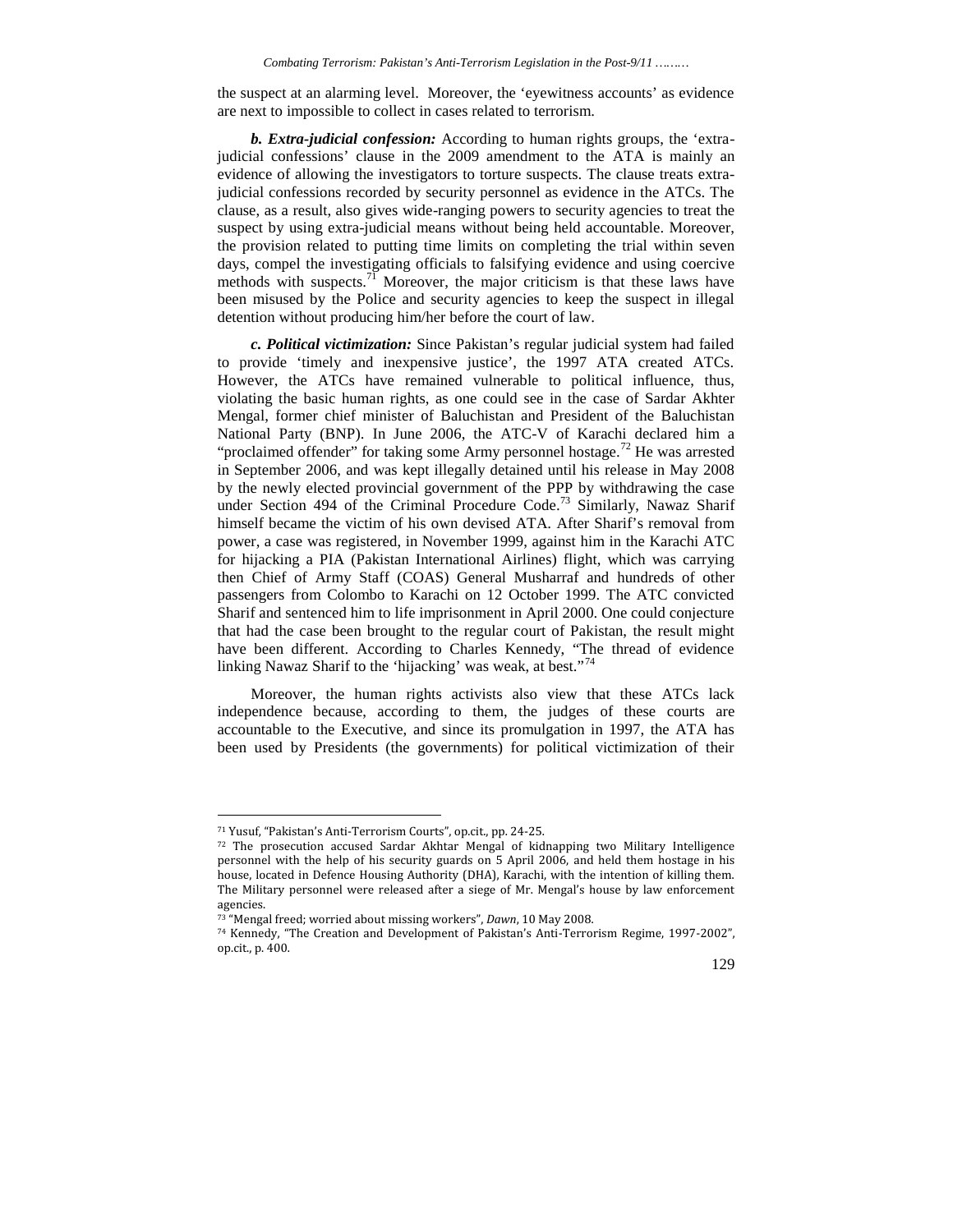political rivals.<sup>75</sup> Quoted by Huma Yusuf, according to Justice Syed Hasan Shah Bokhari, a Judge of Karachi's ATC-I, "Until a democratic government was elected in February 2008, most ATCs were issuing convictions on the authorities' instructions, rather than on the basis of transparent trials."<sup>76</sup>

*d. Shoot-on-sight powers:* The Pakistan Protection Act gives the Police the powers of shooting-on-sight. The clause has increased the fears of its misuse by giving the Police a legal license to kill the suspects, particularly in extra-judicial encounters. According to I.A. Rehman, an eminent human rights activist and the director of the Human Rights Commission of Pakistan (HRCP), the power given to the Police officer of a BS-15 rank "is not of the officer's grade, but whether they can shoot people without a second opinion."<sup>77</sup> The Police in Pakistan have a notorious record of 'extra-judicial' killings in encounters. The Act would only give a legal cover to such killings. Surprisingly, there has been no condition, such as of the grade or rank, attached to army soldiers, Rangers, Frontier Constabulary, and Coast Guards for the use of force against the suspect militant.

#### **3.4. Institutional flaws**

Following are the institutional flaws in the anti-terrorism laws of Pakistan:

*a. Resurfacing of banned terrorist organizations:* The major institutional flaw in the anti-terrorism legislation is the lack of any effective mechanism to ensure the efficacy of the ban on the outlawed militant Jihadi and extremist groups, which not only have resurfaced with new names, but also "found innovative ways to survive and flourish." The banned LeT resurfaced with the new name of the JuD. It has portrayed itself as a welfare organization by establishing model schools madrassahs, health centers and hospitals, and continues to receive donations and funds through various sources, such as the hawala channel and Forex Exchange, thus making government measures less effective. Similarly, the SSP, after its banning in 2002 re-emerged with the new name of the Millat-i-Islamia Pakistan, which was again banned in 2003. However, the group once again reappeared as the Ahl-e-Sunnat Wal-Jama'at, but again outlawed in 2012.

*b. Shortage of funds for ATCs:* The shortage of funds and staff has largely affected the working conditions of the ATCs. Since the ATCs function as a parallel system to the regular courts, "the state prosecutors employed by the ATCs cannot even utilize the scant resources available to the regular session courts."<sup>78</sup> This has also increased the workload of the ATCs, and, thus, have consequently attributed to the delay in the trials of suspected terrorists. Presently, there are more than 17,000 cases under trial in Pakistan's ATCs. According to the Supreme Court, as many as 85 percent of those cases are not terrorism-related.<sup>79</sup> This further underlines the inefficacy of the anti-terrorism regime, under which a

<sup>75</sup> Sitwat Waqar Bokhari, "Pakistan's Challenges in Anti-Terrorism Legislation", *Center for Research and Security Studies* (October 2013), pp. 40-41.

<sup>76</sup> Yusuf, "Pakistan's Anti-Terrorism Courts", op.cit., p. 24.

<sup>77</sup> Imtiaz, "Analysis: Another repressive law", op.cit.

<sup>78</sup> Yusuf, "Pakistan's Anti-Terrorism Courts", op.cit.

<sup>79</sup> "Army courts to try Pakistan terror suspects", *Daily Times*, 12 January 2015.

<sup>130</sup>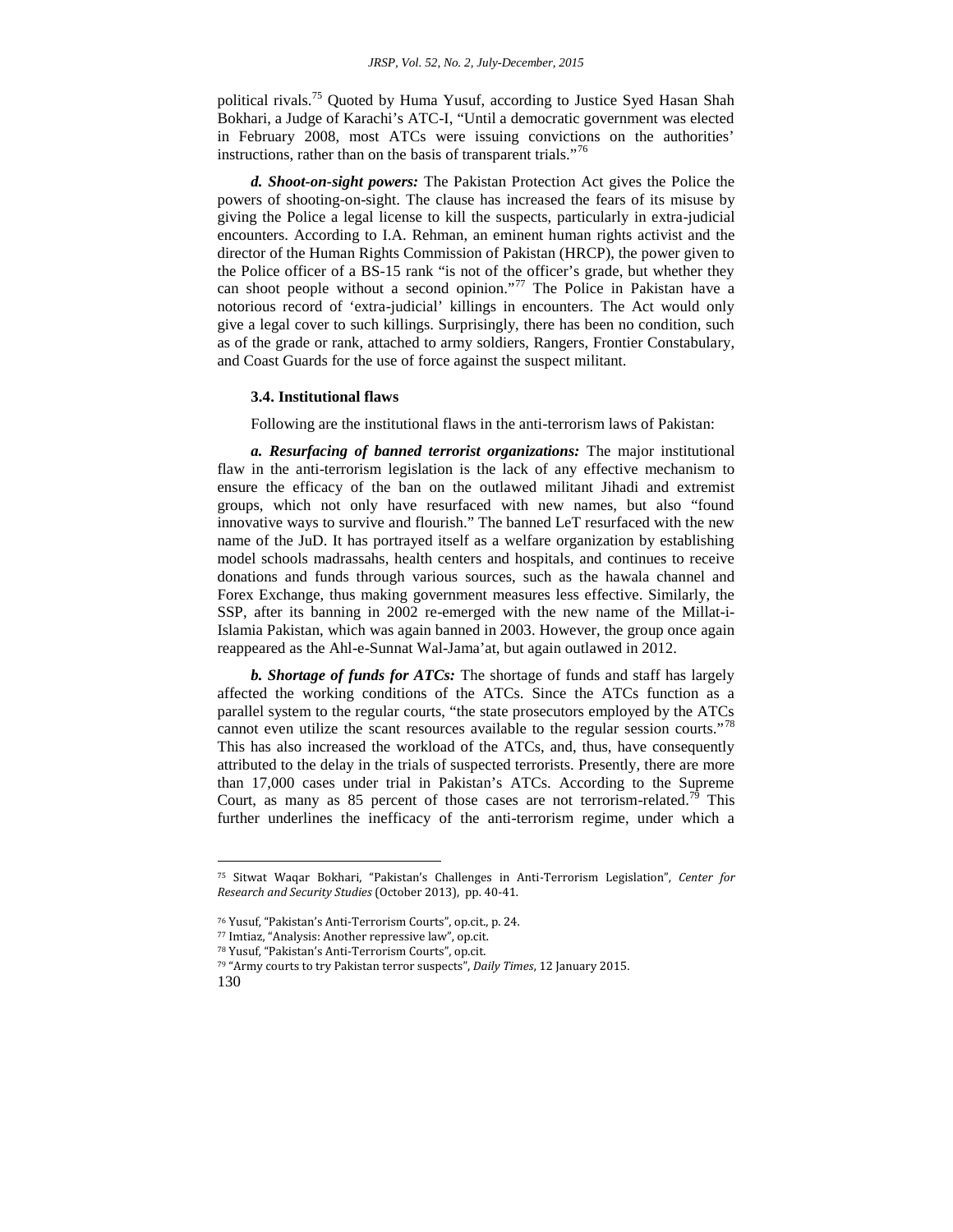suspect terrorist cannot be legally detained for more than two months, and thus, they are released.

*c. Lack of coordination:* Another major institutional shortcoming in the antiterrorism legislation is the lack of coordination on sharing of information among the leading intelligence agencies of the country. According to Ahmed Shuja Pasha, former ISI Director General, "There has hardly been any coordination between intelligence services in Pakistan, such as, the Military Intelligence, Naval Intelligence, Air Force Intelligence, Intelligence Bureau, Criminal Investigation Department and the Special Branch for sharing information on terrorism-related cases."80

*d. Weak Policing System:* The weak police system of Pakistan is also one of the contributing factors to the inefficacy of the anti-terrorism laws to prosecute the terrorists. According to Sitwat Waqar Bokhari, "The negligence, incompetence and corruption of Pakistan's police system have largely contributed to the delays in the trials of not only most criminals but also suspected terrorists in various ways."<sup>81</sup> In Legal terms, a trial in the court could only be commenced after the preparation of the challan, which is the sole responsibility of the Police. According to Ms. Bokhari, it is "either due to corruption, bribery or lack of skill, the police in Pakistan often fail to prepare case briefs in time thus leaving the courts with no option but to keep these trials on hold."<sup>82</sup> This also hampers the very spirit of the ATA, which calls for expediting the trial by disposing of the case within seven days.

#### **4. Conclusion**

Pakistan has a long history of anti-terrorism legislation, which began as a national venture before the 1990s in order to deal with the sectarian violence and political opponents, to the fulfillment of bilateral and international obligations after the 9/11 incident in order to deal with the scourge of terrorism, perpetrated by the home-grown militant Jihadi and sectarian groups that have close links with Al- Qaeda and Taliban. Although Pakistan's anti-terrorism laws (since 1997) are a "bold departure from the normal legal system,"<sup>83</sup> and also are "an essential component of a multi-dimensional strategy toward the ever changing phenomenon of terrorism,"<sup>84</sup> particularly in the post-9/11 scenario, they have proved relatively less effective to prevent incidents of terrorism, which have been persistently occurring in the country.

Notably, the objective of Pakistan's anti-terrorism legislations is to deter terrorism by providing an effective and quick delivery of justice through ATCs. However, such an objective has yet to be achieved. It is essentially because of the broader definition of "terrorism" in the ATA that has overburdened the already under-staffed and financially-crunched ATCs. Moreover, the rampant corruption



<sup>80</sup> Ibid., p. 41.

<sup>81</sup> Ibid., p. 32.

<sup>82</sup> Ibid.

<sup>83</sup> Kennedy, "The Creation and Development of Pakistan's Anti-Terrorism Regime, 1997-2002", op.cit., p. 390.

<sup>84</sup> Fayyaz, "Responding to Terrorism: Pakistan's Laws", op.cit., p. 17.